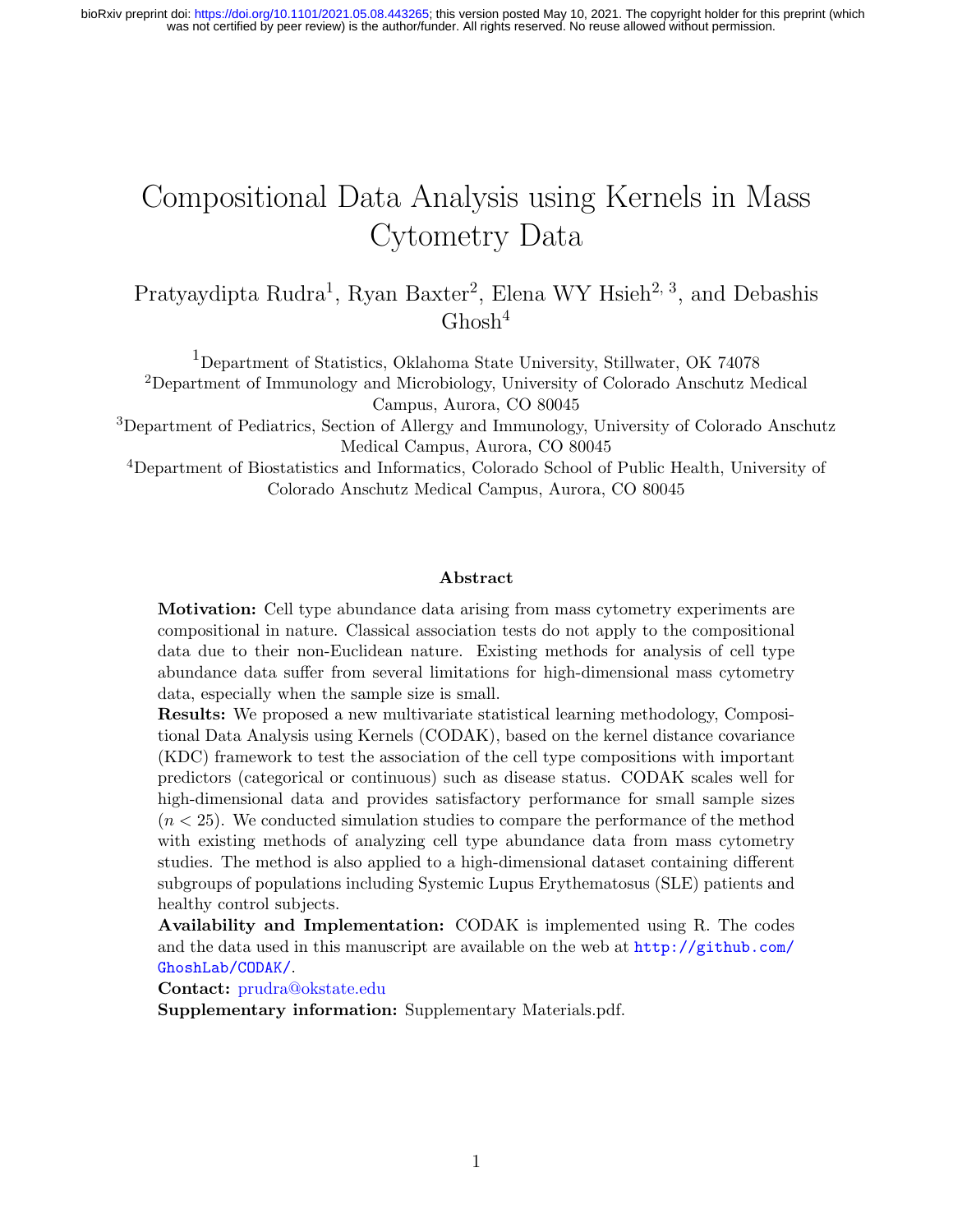## 1 Introduction

Recent developments in single-cell based technologies, such as mass cytometry (i.e. cytometry by time-of-flight, CyTOF), has led to the need for computational and analytic approaches that can accommodate the high dimensionality and single-cell granularity. The analysis of CyTOF data can elucidate novel disease biomarkers and mechanisms of the underlying immunopathology, leading to improved treatments and prognostic measures.

Mass cytometry allows the simultaneous detection of more than 40 proteins per cell in hundreds of thousands of cells per sample [\(Saeys](#page-15-0) *et al.*, [2016;](#page-15-0) [Bendall](#page-13-0) *et al.*, [2011\)](#page-13-0). The data are often clustered into cell sub-populations first, which can then be used to answer scientific questions regarding the abundance of cell types and expressions of specific parameters (e.g. activation markers, signaling proteins, cytokines) across groups, such as disease and control groups, pre- and post treatment groups, samples that are stimulated or not. There have been significant research on clustering procedures with these high-dimensional data sets (see [Aghaeepour](#page-13-1) et al. [\(2013\)](#page-13-1) and [Weber and Robinson](#page-16-0) [\(2016\)](#page-16-0) for a review). We will focus on the downstream statistical analysis after the clustering has been performed. The statistical questions about the tree-structured cell population data (See Figure [1,](#page-17-0) for example) can be visualized in two layers. First, it is clinically interesting to know if the abundance of the cell subpopulations is different across two or more groups and/or conditions. Given the proportion of cell types for each sample, the next question is whether there is any differential expression of activation markers, signaling proteins, or cytokines (functional measurements of the cell populations studied). The latter is also known as 'cell state' analysis while the former is called 'cell type' analysis [\(Weber](#page-16-1) et al., [2019\)](#page-16-1). In this paper, we focus on the analysis of cell type.

While there is a variety of methods that test differential cell type abundance [\(Bruggner](#page-13-2) [et al.](#page-13-2), [2014;](#page-13-2) [Arvaniti and Claassen, 2017;](#page-13-3) Lun [et al.](#page-14-0), [2017;](#page-14-0) [Weber](#page-16-1) et al., [2019\)](#page-16-1), several of them suffer from limitations such as

- 1. Difficulty of interpretation due to conflating cell type (abundance/frequency) and cell state (activation, function) questions.
- 2. No way of testing statistical significance for individual features (cell types).
- 3. Computational scalability.

See [Weber](#page-16-1) *et al.* [\(2019\)](#page-16-1) for a more detailed discussion on these limitations. The two approaches that overcome these limitations are (i) a GLMM-based approach using logistic mixed model [\(Nowicka](#page-14-1) *et al.*, [2017\)](#page-14-1) and (ii) the diffeyt method by [Weber](#page-16-1) *et al.* [\(2019\)](#page-16-1). These approaches effectively perform mass univariate analyses for each cell type. This ignores correlations between cell types as well as increases the multiple testing burden. In this paper, we propose a statistical framework that can test for the association of the multidimensional cell-type profile (or, 'cell-type abundance', to be used interchangeably) with the predictor variables (e.g. disease groups). Starting the analysis with the test of this global null hypothesis avoids the problem of multiple comparisons and also accounts for the correlation structure present in the data.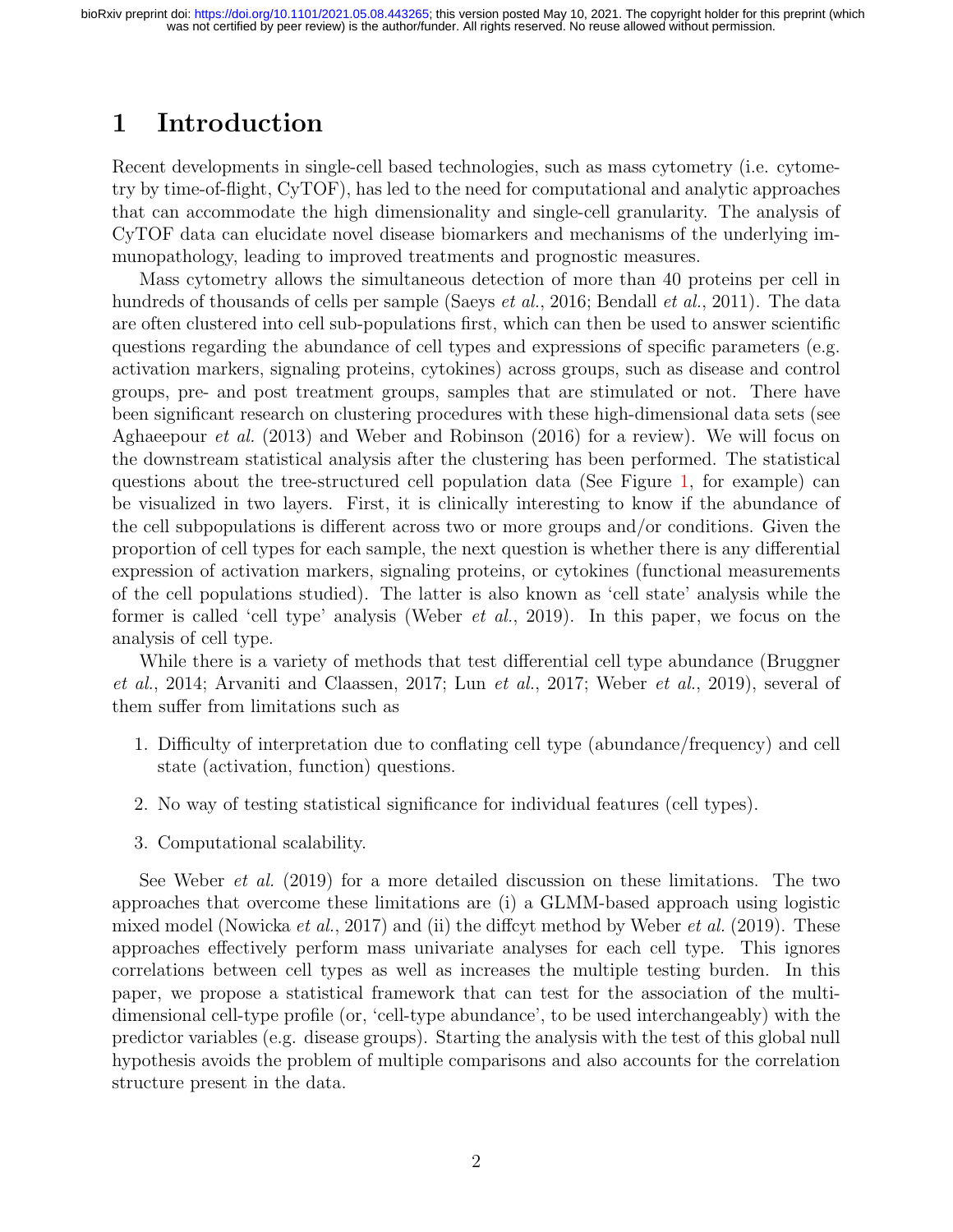This multivariate approach can often help us better understand the biological functions of immune cell types. In the context of understanding disturbances to normal immune phenotype and function (i.e. a disease process, iatrogenic intervention), the interdependent relations between different cell types and their function need to be addressed collectively. If we evaluated statistical significance for changes in each single cell population, independent of the frequency changes in other cellular populations, it would not accurately depict the immunopathology, as the immune system is dynamic and changes in one compartment directly (or indirectly) affect the other. This is also the reason why single disease biomarkers do not accurately prognosticate disease progression or response to therapy, but "biomarker panels" are currently used, as single parameters cannot account for the underlying pathology (no matter how significant that single parameter is). Lastly, the field of multi-omic and systems immunology is accelerating our understanding of disease processes because of the capability to assess multiple processes simultaneously, depicting a closer view of the disease process, and hence statistical analyses must account for this multiplexed capability as opposed to addressing single differences.

### <span id="page-2-0"></span>1.1 Motivating data

Study 1: This example originates from a previous CyTOF study conducted by [O'Gorman](#page-14-2) [et al.](#page-14-2) [\(2017\)](#page-14-2) to understand single-cell phenotypic and functional characterization of pediatric SLE patients and healthy controls. SLE patients with presentation prior to age 18 years old and age and gender-matched controls were recruited for the study. Peripheral blood was collected at initial diagnosis prior to the initiation of any treatment. Blood samples were fixed either immediately after collection (T0); or after incubation at 37C with a protein transport inhibitor cocktail for 6 h (T6). The final data set after all filtering steps contained 28 single-cell data files (7 patients and 7 controls, and 2 stimulation conditions, T0 and T6, per subject). Single cell data for every subject was manually gated to obtain the hierarchical clustered cell type data. It is of interest to test if the cell-type compositions are different (i) across the disease groups (ii) across the stimulation conditions.

Study 2: A second study comparing SLE patients and healthy controls is currently being conducted by the authors with a larger number of participants (See Supplementary Materials Section S2, for a partial analysis of this data using our method). The hierarchical clustering structure for this study is shown in Figure [1.](#page-17-0) Due to the hierarchical nature of the data, cell-type abundance can be defined in many different ways by choosing different parent and children nodes of the tree. For example, it might be of interest to consider the abundance of all cell types from the terminal nodes as a fraction of the lymphocytes, but one may also want to test, for example, the abundance of the B-cell subpopulations as a fraction of the B-cells. Our proposed multivariate approach can be used to conduct the test to answer each of these questions separately.

#### 1.2 Statistical challenge

Data on cell-type abundance is compositional by nature, i.e. the sum of the cell-type proportions add up to one. In mathematical notation, if  $P \equiv (P_1, P_2, ..., P_q)$  denotes the cell-type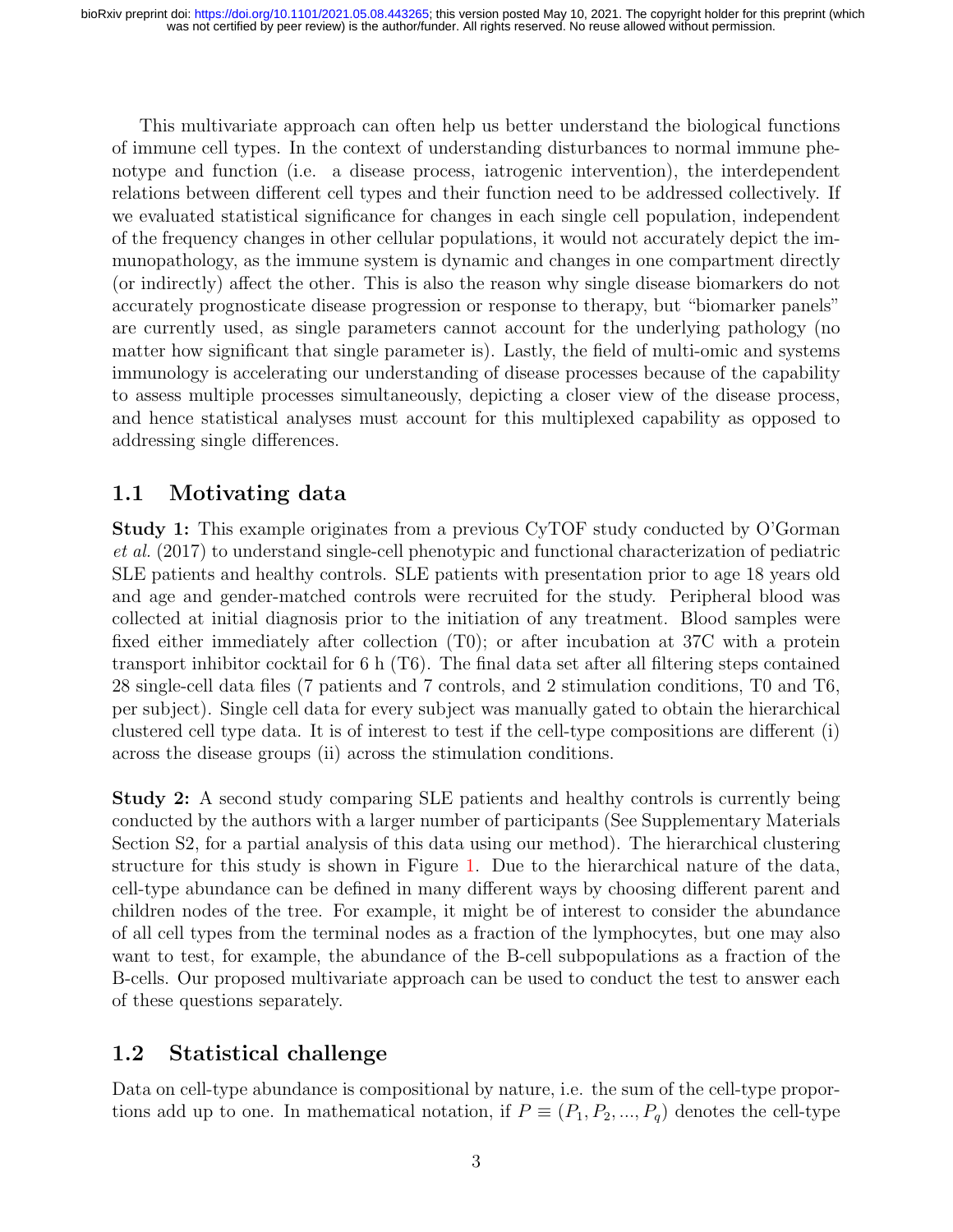abundance of the  $q$  cell types, then

$$
P \in \mathcal{S}^q = \{ p = (p_1, p_2, ..., p_q) : \sum_{i=1}^q p_i = 1 \},\
$$

where  $S<sup>q</sup>$  is the q-dimensional simplex [\(Aitchison, 1982\)](#page-13-4). Due to this, the classical statistical models for non-compositional data are not appropriate for testing differential abundance in mass cytometry.

Although there is a rich literature of statistical methods for compositional data analysis [\(Pawlowsky-Glahn](#page-14-3) et al., [2015\)](#page-14-3), most of the traditional methods of compositional data analysis (often based on multinomial or Dirichlet distributions) test the association of the predictors with the individual components one at a time. A multivariate approach accounting for the correlation among the components is expected to perform better and have higher statistical power due to a decreased burden of multiple testing. The advantage of using such multivariate approaches for genomic association studies is well documented (e.g. Wu [et al.](#page-16-2)  $(2011)$ ; [Broadaway](#page-13-5) *et al.*  $(2016)$ ). The authors are unaware of an appropriate multivariate approach to test association in high-dimensional cell-type abundance data arising from mass cytometry.

The traditional generalized linear models cannot be used here due to the presence of overdispersion typical for these data. The state of the art methods to analyze differential abundance for mass cytometry data are based on classical generalized linear mixed models (GLMM) [\(Nowicka](#page-14-1) et al., [2017\)](#page-14-1) with the help of 'observation level random effects' (OLRE), or based on newer developments such as edgeR, limma or voom [\(Robinson](#page-15-1) et al., [2010;](#page-15-1) [Ritchie](#page-14-4) [et al.](#page-14-4), [2015;](#page-14-4) Law [et al.](#page-14-5), [2014\)](#page-14-5). The recently developed diffcyt methods [\(Weber](#page-16-1) et al., [2019\)](#page-16-1) using the above approaches are shown to perform well for mass cytometry data, but they have the same limitation of approaching the problem in an univariate manner. Also, it has been shown that the statistical tests based on the GLMM approach often leads to anticonservative results, especially in small samples (Silk [et al.](#page-15-2), [2020;](#page-15-2) [Bolker](#page-13-6) et al., [2009;](#page-13-6) [Forstmeier](#page-13-7) et al., [2017\)](#page-13-7) which is typical for clinical studies using CyTOF data. The newer methods such as edgeR or voom do not provide theoretical guarantee of type-I error control either. These methods have been shown to have inflated type-I error rate when applied to other types of data [\(Hawinkel](#page-14-6) et al., [2019;](#page-14-6) [Rocke](#page-15-3) et al., [2015;](#page-15-3) [Vestal](#page-15-4) et al., [2020;](#page-15-4) [Datta and Nettleton, 2014\)](#page-13-8). In this paper, we propose a multivariate statistical framework, 'Compositional Data Analysis using Kernels' (CODAK), based on kernel distance covariance (KDC) [\(Hua and Ghosh, 2015\)](#page-14-7) to quantify and test the association of predictors such as grouping or application of drugs with the composition profile of cell types. This association test can often be used as the test of differential abundance, but we present the method in general so that it can be used for more general cases (e.g. continuous predictor) besides the two-group comparison. We also propose two approaches of covariate adjustment under this framework and suggest some follow-up methods to understand which components of the composition are most responsible for the association. We illustrate the performance of our methods using extensive simulation studies and also apply it to high-dimensional mass cytometry dataset we collected on Systemic Lupus Erythematosus (SLE) patients and healthy control subjects. Analysis of the data revealed clinically relevant patterns such as differential cell type abundance between the disease and the control group.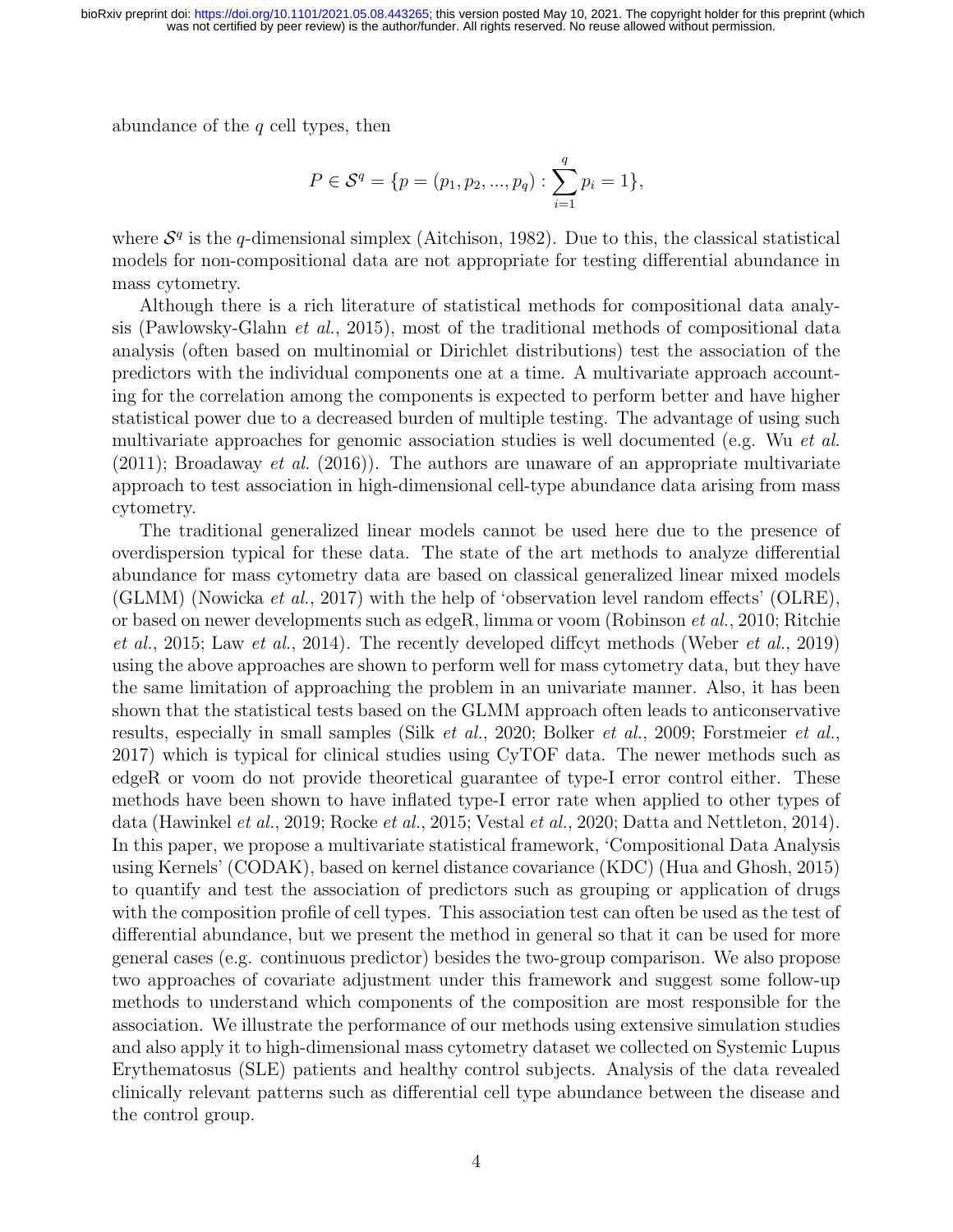### 2 Methods

#### 2.1 The Kernel Distance Covariance framework

Distance covariance/correlation is a method to quantify and test for association between random variables of arbitrary dimensions (Székely *et al.*, [2007,](#page-15-5) [2009\)](#page-15-6). It is powerful against any form of lack of independence. The distance covariance approach is closely related to the kernel-based approaches using Hilbert Schmidt Independence Criterion (HSIC) [\(Gretton](#page-14-8) [et al.](#page-14-8), [2007\)](#page-14-8). The equivalence of the two approaches were shown by [Sejdinovic](#page-15-7) et al. [\(2013\)](#page-15-7) and [Shen and Vogelstein](#page-15-8) [\(2020\)](#page-15-8). [Hua and Ghosh](#page-14-7) [\(2015\)](#page-14-7) discussed the equivalence in the context of genetic association studies and introduced the term 'kernel distance covariance'  $(KDC)$ .

For *n* measurements on two multidimensional random variables  $X_{1\times p}$  and  $Y_{1\times q}$ , let us denote the observation from *i*th sample unit as  $(X^{(i)}, Y^{(i)})$ . Define the matrices  $K = (k_{ij})$ and  $L = (l_{ij})$  as

$$
k_{ij} = k(Y^{(i)}, Y^{(j)}),
$$
  
\n
$$
l_{ij} = l(X^{(i)}, X^{(j)}),
$$
\n(1)

where k and l are the appropriate kernel functions measuring the similarity of pairs of observations. The KDC statistic is defined as

<span id="page-4-0"></span>
$$
KDC_n = \frac{1}{n^2}trace(KHLH),
$$
\n(2)

where  $H = I - 1<sub>n</sub>1<sub>n</sub><sup>T</sup>/n$  is the centering matrix, I being the identity matrix of dimension n, and  $1_n$  being the  $n \times 1$  vector with each element equal to 1.

For our application of the KDC approach, suppose we have a (potentially multivariate) predictor  $X = (X_1, X_2, ..., X_p)$  and that the cell-type abundance is given by  $P =$  $(P_1, P_2, ..., P_q)$ , where  $\sum_{k=1}^q P_k = 1$ . A key aspect of the KDC approach is the choice of the kernels  $k$  and  $l$ . Some common choices of kernels in association studies are the linear kernel, polynomial kernel, and Gaussian kernel (Schölkopf  $et al., 2004$ ). However, these do not directly apply to cell-type abundance compositional data since the data belongs to a simplex. For CODAK, we propose a Gaussian kernel (Schölkopf *et al.*, [2004\)](#page-15-9) with Aitchison distance [\(Aitchison, 1982\)](#page-13-4) as an appropriate kernel for measuring similarity between two compositions. Let the cell-type composition for the *i*th sample be  $P^{(i)} = (P_{i1}, P_{i2}, ..., P_{iq})$ . Then the similarity between the composition profiles of the *i*th and the *j*th sample can be given by:

<span id="page-4-1"></span>
$$
k(P^{(i)}, P^{(j)}) = exp{-d(P^{(i)}, P^{(j)})/\gamma}
$$
\n(3)

where  $d(P^{(i)}, P^{(j)})$  is the Aitchison distance (AD) between  $P^{(i)}$  and  $P^{(i)}$ , and  $\gamma$  is a tuning parameter which is often chosen as the median distance. The AD is defined by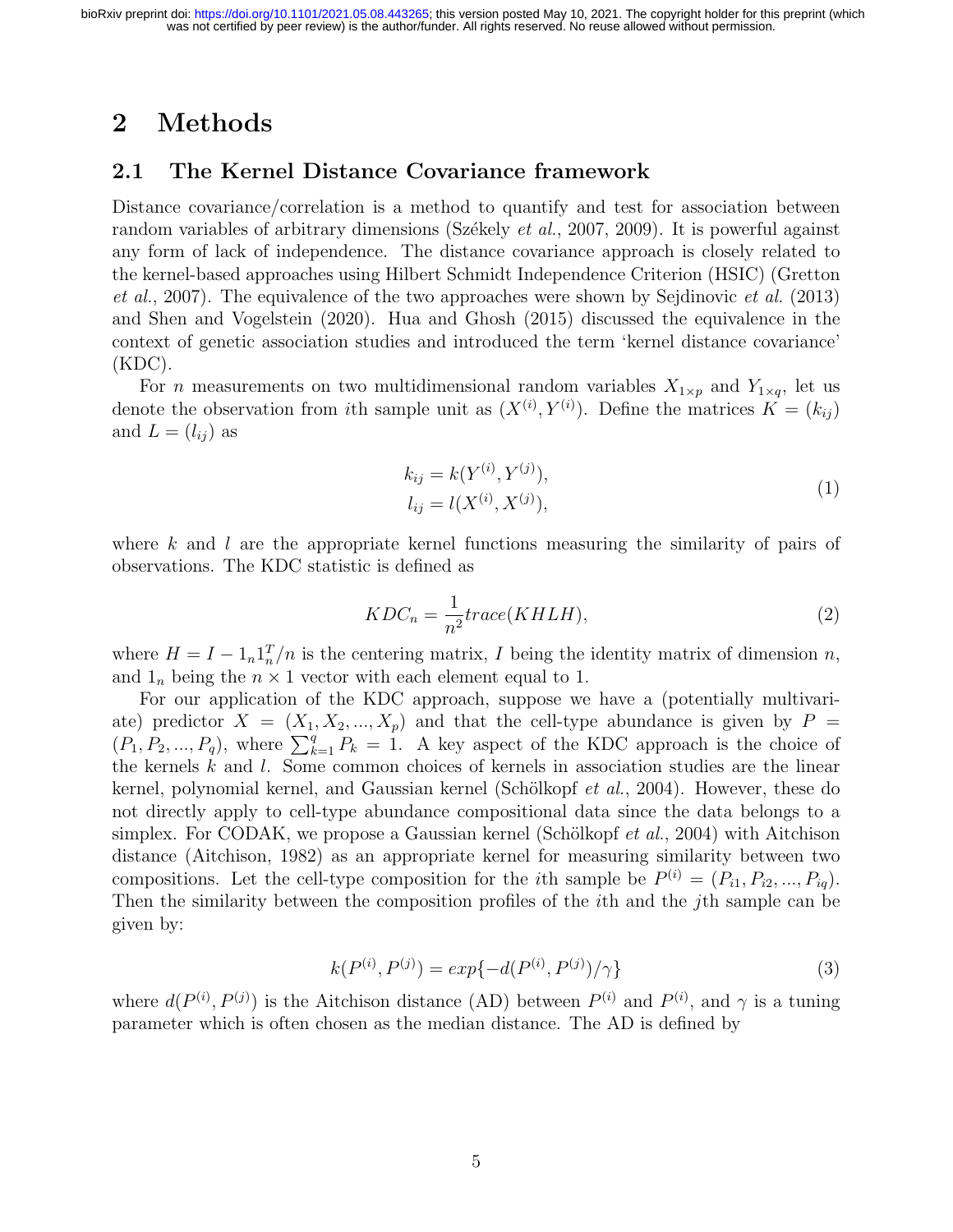$$
d(P^{(i)}, P^{(j)}) = \sqrt{\frac{1}{2q} \sum_{r=1}^{q} \sum_{s=1}^{q} \left\{ \ln \left( \frac{P_{ir}}{P_{is}} \right) - \ln \left( \frac{P_{jr}}{P_{js}} \right) \right\}^2}
$$
(4)

<span id="page-5-1"></span>
$$
= \sqrt{\sum_{r=1}^{q} \left\{ \ln \left( \frac{P_{ir}}{g(P^{(i)})} \right) - \ln \left( \frac{P_{jr}}{g(P^{(j)})} \right) \right\}^2}, \tag{5}
$$

where  $g(P)$  is the geometric mean of  $P_1, P_2, ..., P_q$ . The AD has some desirable properties such as scale invariance, permutation invariance, perturbation invariance, and subcompositional dominance (See Martín-Fernández et al. [\(1998\)](#page-14-9) for a discussion).

For most applications,  $X^{(i)}$  is univariate and for the remainder of the paper we treat it as such. We use a linear kernel for continuous predictors defined by

$$
l(X^{(i)}, X^{(j)}) = X^{(i)}X^{(j)}
$$
\n(6)

and a kernel based on Hamming distance for binary predictors given by

<span id="page-5-0"></span>
$$
l(X^{(i)}, X^{(j)}) = exp(-|X^{(i)} - X^{(j)}|). \tag{7}
$$

Since the Hamming distance is a distance metric, we can use standard arguments [\(Sejdinovic](#page-15-7) [et al.](#page-15-7), [2013;](#page-15-7) [Shen and Vogelstein, 2020\)](#page-15-8) to show that [\(7\)](#page-5-0) is a proper kernel. We use a permutation method to obtain the null distribution of the KDC statistic. We also explored the performance of a Gaussian kernel for  $X$  and found it to have slightly worse statistical power (results not shown).

The intuition for the KDC approach for the motivating data (study 1) is demonstrated by Figure [2.](#page-17-1) It is often the case that the cell type compositions are different in two disease groups such as SLE and healthy control. Loosely speaking, this is same as saying that the similarity in the compositional profiles between observations from the same disease group are likely to be more compared to that between observations from different disease groups. This is reflected in the first panel where the red 'same group' curve is located to the right of the blue 'different group' curve. On the other hand, the compositions are less likely to vary across stimulation conditions, which is why the curves in the second panel are more similar.

#### <span id="page-5-2"></span>2.2 Adjusting for covariates

Our framework CODAK allows for covariate adjustment using two different approaches. Suppose we have a set of covariates  $Z = (Z_1, Z_2, ..., Z_K)$ . Denote the value of Z from the *i*th subject as  $Z^{(i)}$ . In the first approach, we use the additive log-ratio transformation (alr) com-monly used in compositional data analysis [\(Aitchison, 1982;](#page-13-4) [Pawlowsky-Glahn](#page-14-3) et al., [2015;](#page-14-3) [Aitchison](#page-13-9) *et al.*, [2000\)](#page-13-9) to transform the data to  $Y = alr(P) \in \mathbb{R}^{q-1}$ , perform covariate adjustment to compute the residuals  $Y(Z)$  using linear regression, and transform the residuals back to the simplex  $\mathbb{S}^q$  using the inverse alr transformation:  $P(Z) = alr^{-1}(Y(Z))$ . We can then use CODAK on  $P(Z)$  and X. The alr-transformation and the inverse alr-transformation are given by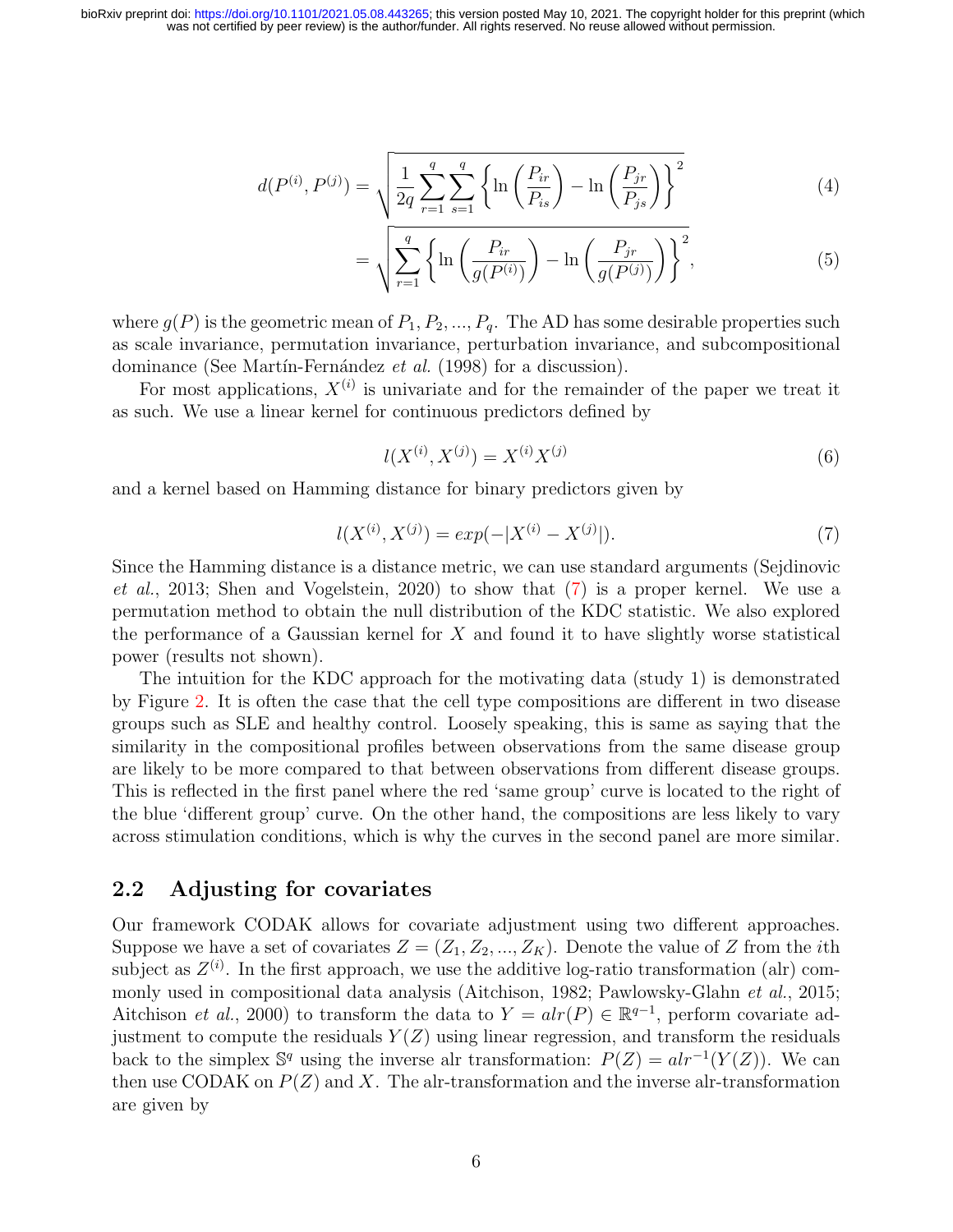$$
Y = alr(P) = \left[\ln\left(\frac{P_1}{P_q}\right), \ln\left(\frac{P_2}{P_q}\right), \dots, \ln\left(\frac{P_{q-1}}{P_q}\right)\right],\tag{8}
$$

and

$$
P = alr^{-1}(Y) = \left[ \exp(Y_1), \exp(Y_2), ..., \exp(Y_{q-1}), 1 \right]. \tag{9}
$$

Here we can skip the technicality of converting  $P = alr^{-1}(Y)$  to a composition such that  $\sum_{i=1}^{q} P_i = 1$  due to the scale invariance property of the AD. Note, however, that the alrtransformation is asymmetric in the components, and the alr-coordinates are non-isometric in nature [\(Pawlowsky-Glahn and Buccianti, 2011\)](#page-14-10). Alternatively, one may use the centered log-ratio (clr) transformation and its inverse given by

$$
Y = \operatorname{clr}(P) = \left[ \ln \left( \frac{P_1}{g(P)} \right), \ln \left( \frac{P_2}{g(P)} \right), \dots, \ln \left( \frac{P_q}{g(P)} \right) \right],\tag{10}
$$

and

$$
P = clr^{-1}(Y) = \left[ exp(Y_1), exp(Y_2), ..., exp(Y_q) \right],
$$
\n(11)

where  $g(P)$  is the geometric mean of  $P_1, P_2, ..., P_q$ . The clr transformed vector Y is symmetrical in the components, but belongs to a subset of  $\mathbb{R}^q$  due to the constraint  $\sum_{i=1}^q Y_i = 0$ . One can obtain an orthonormal coordinate system based on the clr-transformed vector, but it is not necessary for our purpose, and our empirical studies demonstrate that alr and clr have near identical performance for covariate adjustment. We present the results using the alr-based approach (CODAK-alr) in the Results section.

A second approach, motivated by [Zhan](#page-16-3) et al. [\(2015\)](#page-16-3), is developed when the covariates are categorical. This approach is based on the idea of stratified kernel, which, in our context, is defined as

$$
k(P^{(i)}, P^{(j)}) = \begin{cases} exp(-d(P^{(i)}, P^{(j)})/\gamma), & \text{if } Z^{(i)} = Z^{(j)} \\ 0, & \text{otherwise} \end{cases}
$$
(12)

The kernel l is defined similarly. The method essentially considers two observations to have (potentially) positive similarity only if they are from the same stratum, where the strata are defined by the values of the categorical covariates. We can then proceed to use CODAK using Equation [2.](#page-4-0) It can be shown that the stratified kernel defined in this manner is strictly positive definite (Zhan *[et al.](#page-14-11)*, [2015;](#page-16-3) Park *et al.*, [2012\)](#page-14-11). It should be noted that this method reduces the effective sample size by only considering similarity within strata and therefore may lose power, especially in the presence of multiple categorical covariates. However, in many applications (e.g. the motivating problem), we only have one categorical covariate. The stratified kernel approach (CODAK-sk) can be effective in such cases, and has been empirically shown to be robust against slight violation of the independence of sample observations (See Section [3.3\)](#page-9-0).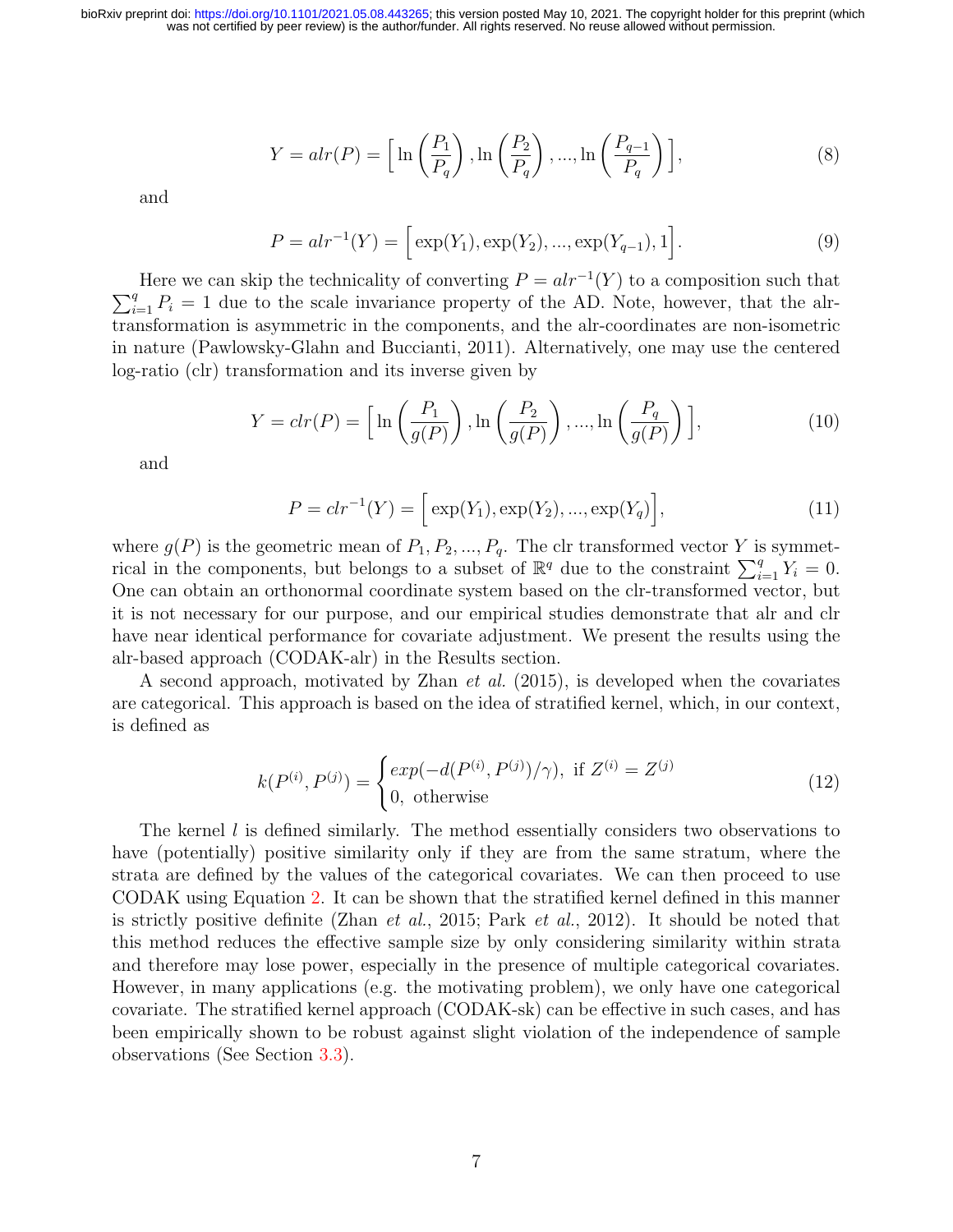#### 2.3 Follow up methods for individual components

One criticism of multivariate approaches is the difficulty of interpretation for individual components of the composition profile. For example, as a follow up to differential abundant cell-type compositions, it is often of interest to understand the cell types that are the top contributors to the differential abundance. While one can use the traditional effect sizes such as odds ratio or average difference in proportions for each cell type, we provide two kernel based solutions here.

#### 2.3.1 Leave-one-out approach

One intuition is that if a component  $c$  of the composition contributes to the association of the compositional profile  $P$  with a predictor  $X$ , then dropping that component from the compositional profile should lead to a decrease in the distance correlation. Therefore, we can compute the following leave-one-out (LOO) statistic for every component  $c \in \{1, 2, ..., q\}$ and rank them in order of their values:

<span id="page-7-0"></span>
$$
dcor_{LOO} = \max\{0, dcor(P, X) - dcor(P_{-c}, X)\},\tag{13}
$$

where  $P_{-c} = P(1, 2, ..., c - 1, c + 1, ..., q)$ . It is obvious from [4](#page-5-1) that the AD between two compositions  $P^{(i)}$  and  $P^{(j)}$  reduces when a component is excluded (subcompositional dominance). Further, it can be shown (see Supplementary Materials Section S3 for a simple proof) that the reduction is maximum when the component c with the  $\log(\frac{P_{ic}}{P_{jc}})$  value farthest from the mean is excluded, i.e.

$$
\underset{c}{\operatorname{argmin}}\ d(P_{-c}^{(i)}, P_{-c}^{(j)}) = \underset{c}{\operatorname{argmax}}\ \left| \ln \left[ \frac{P_{ic}}{P_{jc}} \right] - \ln \left[ \frac{g(P^{(i)})}{g(P^{(j)})} \right] \right|.
$$
 (14)

This further strengthens the above intuition since it is clear that the component with the highest true ratio of abundance in the two groups contributes the most to the AD between the composition profiles of observations in different groups. Therefore, we propose picking the top cell-type candidates based on the ranking of this LOO statistic defined in Equation [13.](#page-7-0)

#### 2.3.2 Weighted distance correlation approach

A second approach is motivated by Wen [et al.](#page-16-4) [\(2020\)](#page-16-4) and based on weighted Aitchison Distance [\(Egozcue and Pawlowsky-Glahn, 2016\)](#page-13-10). Following Wen [et al.](#page-16-4) [\(2020\)](#page-16-4), define weighted distance correlation between  $P$  and  $X$  by modifying the kernel  $k$  in Equation [3](#page-4-1) to use the weighted AD  $d_w(P^{(i)}, P^{(j)})$  instead of  $d(P^{(i)}, P^{(j)})$ , where the weighted AD is defined as

$$
d_w(P^{(i)}, P^{(j)}) = \sqrt{\sum_{r=1}^q w_r \left\{ \ln \left( \frac{P_{ir}}{g_w(P^{(i)})} \right) - \ln \left( \frac{P_{jr}}{g_w(P^{(j)})} \right) \right\}^2},\tag{15}
$$

where  $g_w(P^{(l)}) = \exp(\frac{1}{s_w} \sum_{k=1}^q w_k \log P_{lk})$  and  $s_w = \sum_{k=1}^q w_k$ . A set of weights that maximize the weighted distance correlation between  $P$  and  $X$  can then be obtained. Following [Wen](#page-16-4) [et al.](#page-16-4) [\(2020\)](#page-16-4), we simplified the optimization problem by defining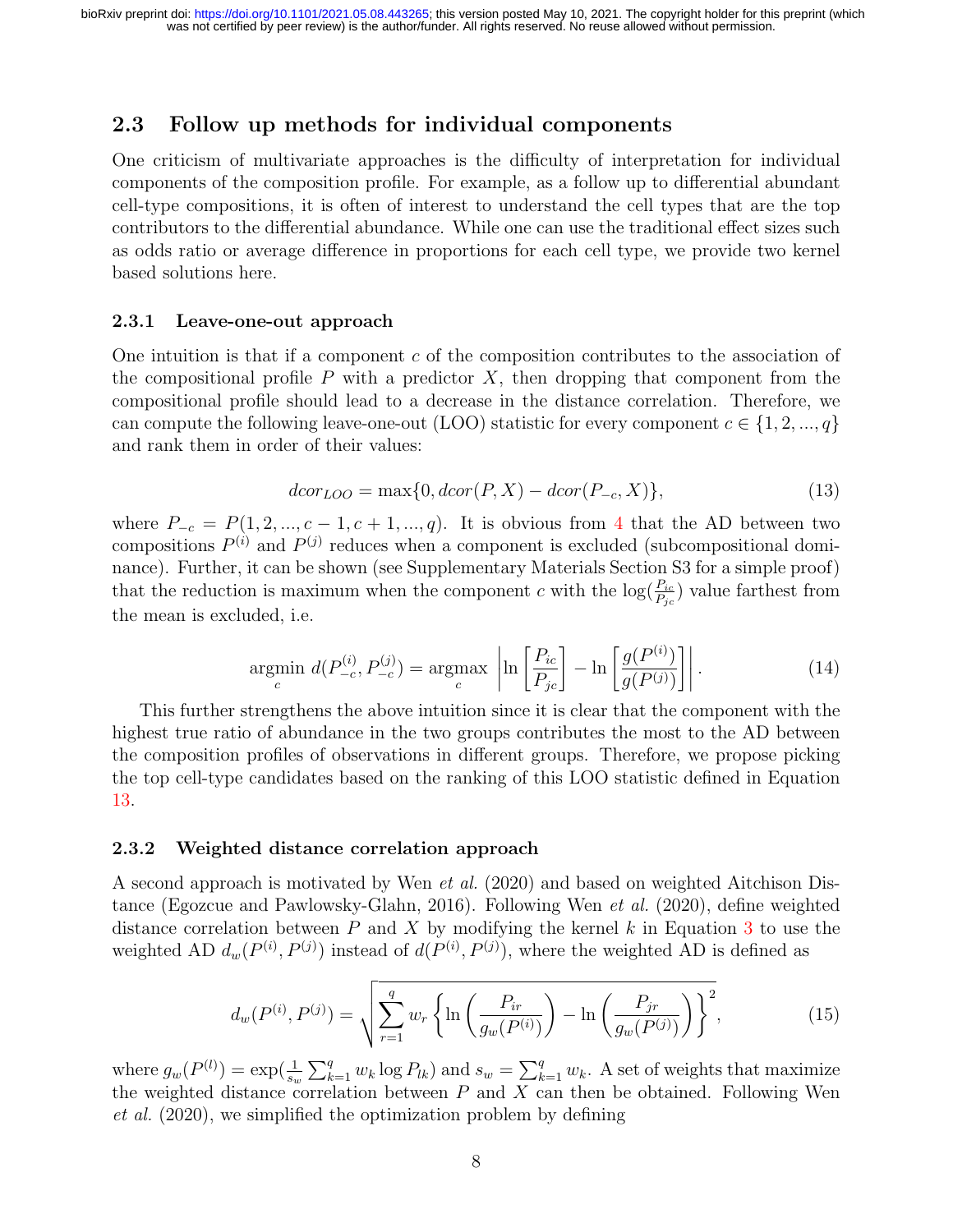$$
w_k = \frac{\beta_k^{\gamma}}{\sqrt{\sum_{k=1}^q \beta_k^{2\gamma}}}
$$
\n(16)

and optimizing for  $\gamma > 0$ , where  $\beta_k$  is the distance correlation between  $P_k$  and X. The larger the value of  $\gamma$ , it makes the weights of the most associated components contribute more to the weighted AD and subsequently to the KDC statistic. These weights can then be ranked in order of magnitude to indicate the top cell-type candidates contributing to the association.

#### 2.4 Implementation

CODAK is implemented using statistical software package R, and the codes are available at <http://github.com/GhoshLab/CODAK/>. The time taken on a single computer to run CO-DAK for a mass cytometry data of usual size ranges from less than a second to approximately 90 seconds depending on number of permutations used for the test  $(10^3 \text{ to } 10^6)$ .

### 3 Results

#### 3.1 Simulation studies

#### 3.1.1 Description of the simulations

We conducted simulations to compare type-I error and power performance of the different methods for the following scenarios: (i) no covariate (binary or continuous predictor) (ii) with covariate adjustment (binary or continuous predictor) (iii) with covariate adjustment for repeated measures (binary predictor). We report the results for the binary predictor (i.e. two group comparisons) here and the results for continuous predictor in the Supplementary Materials (Figures S1 and S3). The third scenario was explored to understand the robustness of the methods for the violation of the independence assumption.

For multivariate parameters, the effect size is hard to show in the power plots. While measures such as maximum log odds ratio (OR) or the true Aitchison distance can be used as effect size, we decided to explore the effect of them separately in Figure [4.](#page-18-0) Instead, for each of the above scenarios, we considered four cases: (a) no association (null hypothesis) (b) all cell types have some small association with the predictor (e.g. small difference in abundance of every cell type across two groups), (c) 50% of the cell types have small associations with the predictor (d) 25% of the cell types have larger associations with the predictor. The 'small association' is defined as the 0.2 percentage point difference, and 'larger difference' as 0.4 percentage point difference between the two group. For scenario (ii), the effect of the covariate  $Z$  is simulated similarly to the effect of the predictor in case (b). We used  $N = 10,000$  simulations for each case and plotted the estimated size and power against different choices of the nominal level  $\alpha$ .

We simulated data for  $2n = 24$  subjects, i.e.  $n = 12$  per group for the two group comparison. Using a multinomial logit model, we generated 30, 000-50, 000 cells per individual sample with probability depending on the value of the predictor for a cell to be one of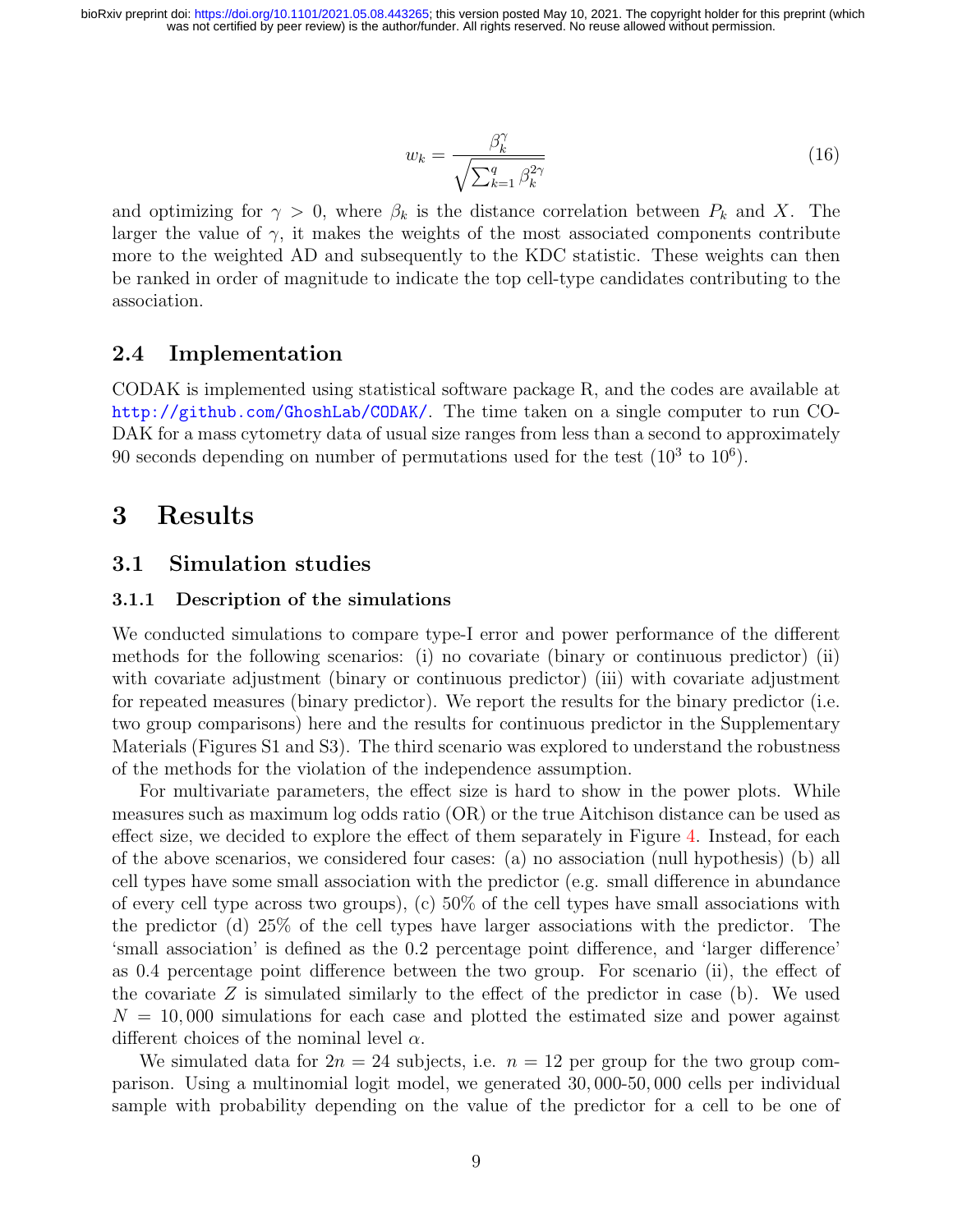the 20 cell types. An observation-level random effects (OLRE) term was included in the multinomial logit model to model the overdispersion present in real CyTOF data sets. The parameters, such as probabilities in the control group (ranging from 0.002 to 0.15), and the standard deviation of the random effects term ( $\sigma_b = 0.2$ ) were chosen based on the estimates obtained from real data (study 1). For scenario (iii), we used an additional subject-specific random effect term to induce the correlation in the repeated measures structure.

#### 3.2 Competing methods

Besides CODAK, we considered two GLMM-based methods and two methods from the diffcyt package. The GLMM-based methods were both logistic mixed effects models to test the association of the predictor with the abundance of each cell type (followed by adjustments for multiple testing using Bonferroni method), the difference among the two methods being the test used: Wald test or LRT. The methods for diffcyt were also conducted per cell type (followed by adjustments for multiple testing) using either the edgeR or the voom method (as suggested by [Weber](#page-16-1) *et al.* [\(2019\)](#page-16-1)). It should be noted that there is also a GLMM test option in the diffcyt package which is essentially same as the Wald test we considered. Since both the GLMM-based methods resulted in inflated type-I error, we also applied a resampling method using the LRT statistic where the LRT statistic was calculated using the logistic mixed model and a permutation method was used to obtain the p-value instead of using the asymptotic distribution of the LRT statistic. Due to high computational time, we only used this method for one of our simulation scenarios and we only reported the power/type-I error rate for  $\alpha = 0.05$ .

When adjusting for covariates, we included them directly in the model for the GLMM or diffcyt methods. For scenario (iii) with repeated measures, when fitting the GLMM models, we used the known information on which observations are coming from the same individual subject to fit multilevel models accounting for the repeated measures structure. On the other hand, CODAK did not use this information.

#### <span id="page-9-0"></span>3.3 Results from the simulation studies

The results for binary predictor (Figure [3\)](#page-18-1) shows that CODAK controls the type-I error at the target level, but none of the other methods could do so. The type-I error control of diffcyt-voom is near satisfactory and the LRT method among the GLMM methods leads to less inflation of the type-I error. Therefore, we choose one from each of the approaches of the competing methods and only show the diffcyt-voom and GLMM-LRT for the subsequent power comparisons. However, the comparison of power of GLMM-LRT and the other two methods are still unfair since the size of GLMM-LRT is approximately twice the as large as the target  $\alpha$  level for the range of values of  $\alpha$  considered. The power comparison shows that CODAK performed better than the other two methods in the case with small differences in all cell types (case b). With the reduction in the number of associated cell types, the relative advantage of CODAK compared to the univariate methods gradually diminished. The resampling-based LRT method controlled the type-I error at the nominal level, but failed to achieve high power. It is also extremely computationally intensive. Similar results were obtained for continuous predictor (See Suppementary Materials Figure S1).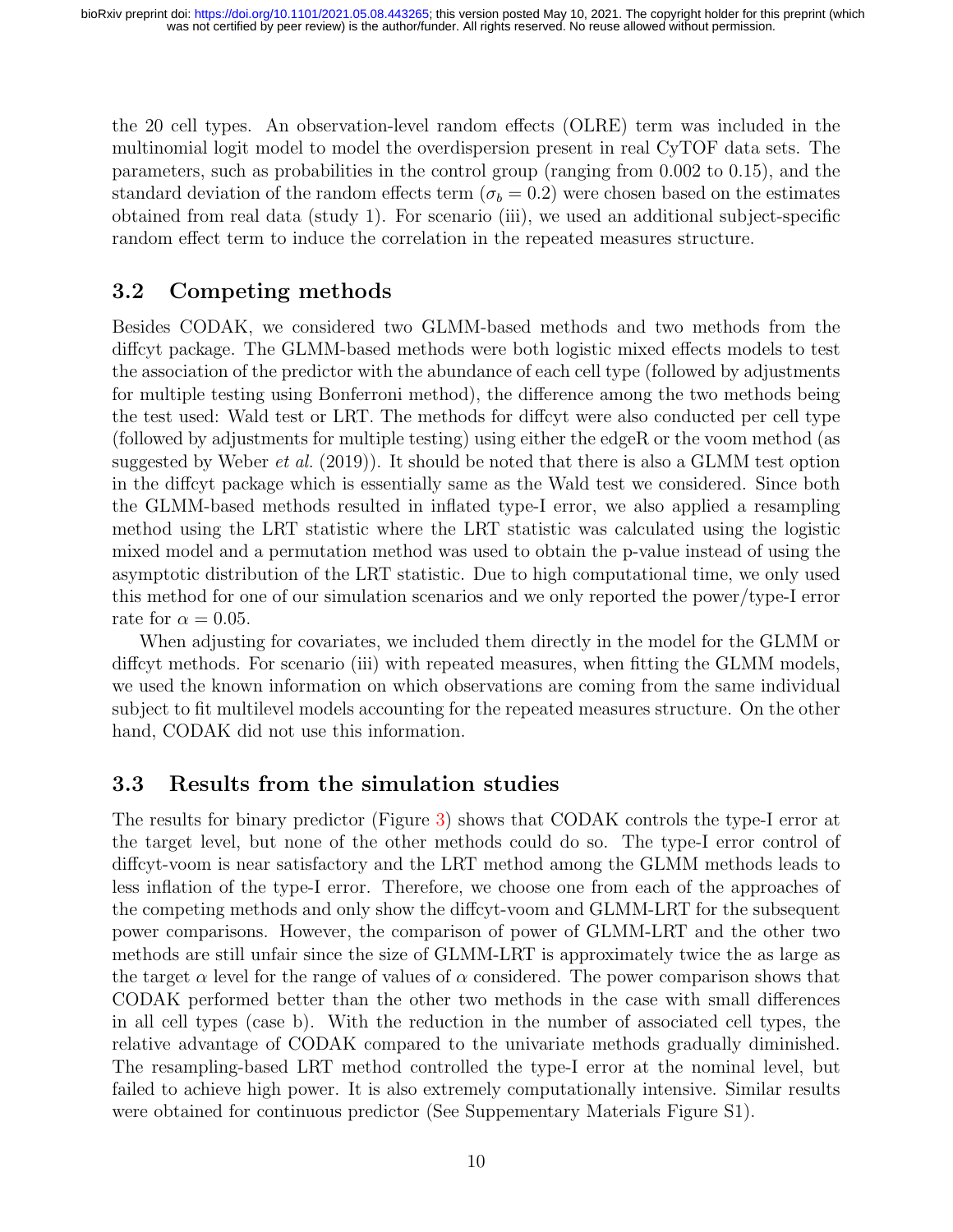The results for binary predictor in the presence of a covariate (Figure [5\)](#page-19-0) lead to similar findings. CODAK-alr had slightly inflated type-I error here, but it was comparable to diffcytvoom. CODAK-sk achieved good control of type-I error. However, CODAK-sk had inferior power performance compared to CODAK-alr. This is not unexpected, as discussed in Section [2.2.](#page-5-2)

The simulations from scenario (iii) are shown in Figure [6.](#page-19-1) CODAK-sk achieved reasonable control of type-I error under slight misspecification of of the independence assumption (subject-specific random effect variance  $= 0.1$ ) and the power was also comparable to its performance in other cases. None of the other methods (including CODAK-alr) controlled the type-I error rate. We also verified that when the amount of dependence was increased, the control of type-I error by CODAK-sk gradually worsened (result not shown).

To better understand the situations where CODAK (or other methods) have advantage, we plotted the true AD and maximum  $log(OR)$  for each simulation (from scenario (i)) and color coded according to which method had higher power (Figure [4\)](#page-18-0). It is not unexpected that the GLMM and diffcyt-voom appeared to be perform better than CODAK when maximum  $log(OR)$  is high but the AD is not (blue/green points). These are the cases where a smaller number of cell types are associated and the association is strong. CODAK performed better for effects that are relatively weaker, but more spread out across the cell-types (red points). All methods performed well (black points) when there was strong association for several cell types, or very strong association for fewer cell types.

Finally, we compared the ranking of the cell types for the different follow-up methods. For every simulation, we calculated the rank correlation of the true log(OR) with the rank of the cell types obtained using the LOO and the weighted dcor methods. The median of the rank correlations was 0.52 for the LOO method and 0.41 for the weighted dcor method. These are reasonably high considering that the rank correlation between estimated log(OR) and the true  $log(OR)$  was 0.42. The median number of 'true' top-5 cell types in the top-5 list provided by these methods was 3 for all the three methods (LOO, weighted dcor, and estimated  $log(\text{OR})$ ). Based on these results, we can conclude that the performance of the LOO-based follow-up method to rank the contribution of the individual cell types is satisfactory and should be preferred over the weighted dcor method.

#### 3.4 Real data

In order to study the performance of CODAK on real data we applied it on the SLE data from study 1 in Section [1.1.](#page-2-0) SLE is a systemic inflammatory disease in which multiple immunological derrangements have been described – Toll-like receptor signaling defects, over activation of neutrophil subsets, decreased regulatory T cell frequency due to T cell tolerance defects, excessive type I interferon downstream activation, and autoantibody production by pathogenic B cells, to name a few [\(Crow, 2014;](#page-13-11) [Zharkova](#page-16-5) et al., [2017\)](#page-16-5). Therefore, one should expect that study of a single or a couple immune cell subsets in isolation would not fully depict the immunopathology. Recent publications have supported the multi-immune component etiology of the disease, and in fact, different disease phenotypes may be correlated with specific immune profiles that encompass the integrated immunological picture [\(Nehar-Belaid](#page-14-12) [et al.](#page-14-12), [2020\)](#page-14-12). Therefore, our work analyzing multiple immune cell subsets and their downstream cytokine production, as a composite integrated approach, most accurately addresses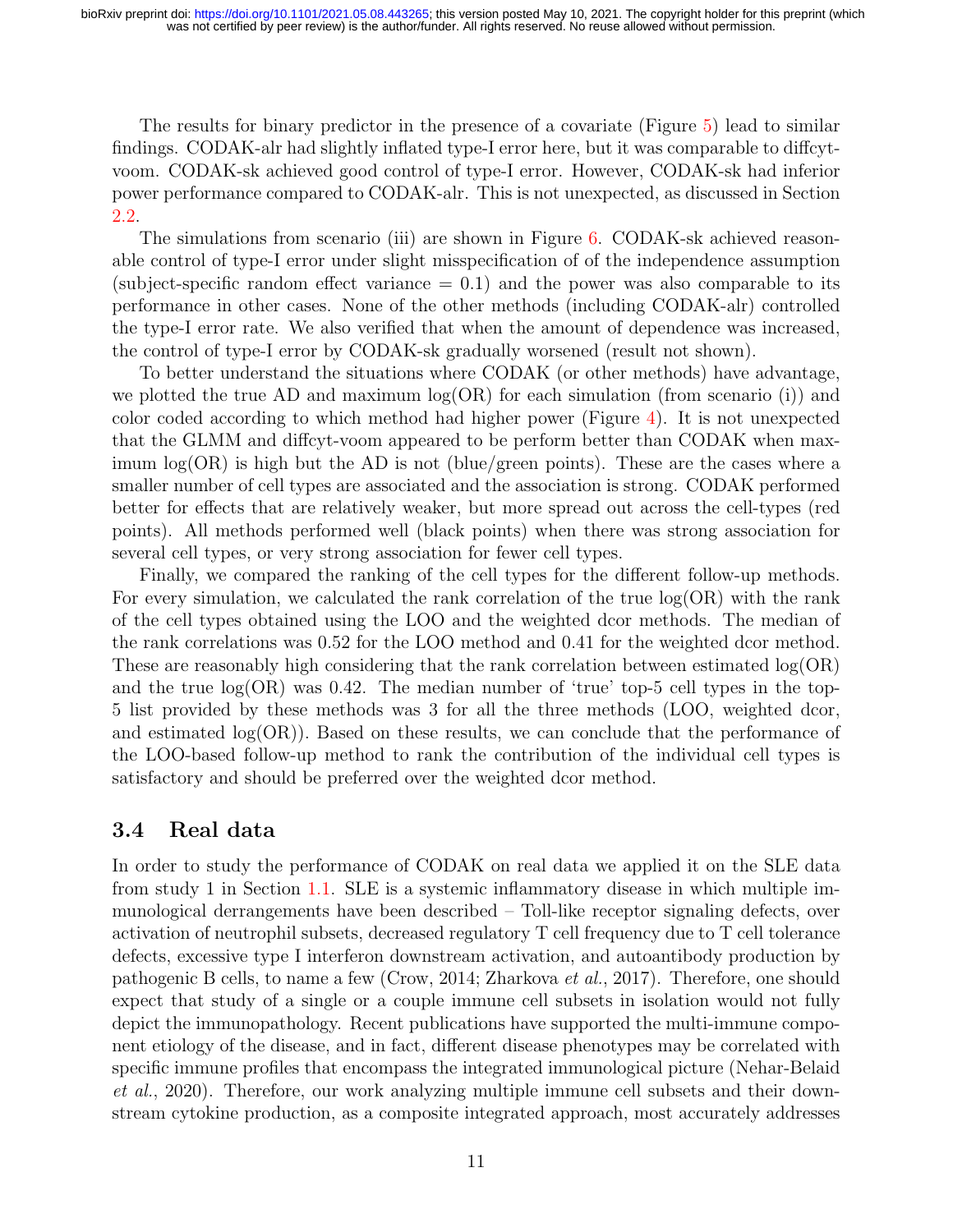the basic science and clinical questions.

Each of the datasets described in the "Motivating Data" section were generated via Fluidigm mass cytometer instruments. Resultant FCS files were bead normalized to account for instrument calibration. The final cell-type abundance proportion matrix after the data filtering steps (debarcoding, bead normalization, batch adjustment/normalization) had 28 rows and 12 columns, where each row corresponded to an observation  $P^{(i)} \in \mathbb{S}^{12}$  and each column to a cell type. These different cell types were CD4+ T-cells, CD8+ T-cells, CD27 hi B-cells, CD27-lo B-cells, Basophils, CD14-hi monocytess, CD16-hi monocytes, CD56-hi NK-cells, CD56-mid NK-cells, cDCs, pDCs and Other cells. The predictor of interest was the disease status (SLE or healthy control), and a potential covariate was the stimulation condition (T0 or T6). Appyling the CODAK test on the full data set with  $10^6$  permutations resulted in a distance correlation 0.6966 and a p-value  $\langle 10^{-6}$ . When adjusted for the covariate stimulation condition (using CODAK-sk), the distance correlation was 0.7974 and the p-value  $\langle 10^{-6}$ . However, one needs to be cautious due to the fact that the study contains 2 repeated measures on each individual subject which leads to the violation of the independence assumption. Separate testing for conditions T0 and T6 still resulted in statistically significant results  $(P = 0.0006$  for both T0 and T6).

We also obtained the  $dcor<sub>LOO</sub>$  statistic for every cell type. The results are shown in Figure [7.](#page-20-0) The top 3 contributors for both conditions were CD27-lo B-cells, conventional dendritic cells (cDCs), and CD16-hi monocytes. These results are consistent with previously published literature. Pathogenic B-cells have long been implicated in the pathogenesis of SLE, including expansion of CD21-lo B cells, which are also most often CD27-lo (Dörner [et al.](#page-13-12), [2011\)](#page-13-12). Monocytes and dendritic cells constitute key elements of a pro-inflammatory innate immune response and they are significantly influenced by the circulating cytokine environment. In the study group shown, patients demonstrated significantly increased proinflammatory serum cytokines (data not shown), which likely accounts for the expanded CD16-hi monocytes and cDCs subpopulations [\(Steinbach](#page-15-10) et al., [2000\)](#page-15-10).

Please see Supplementary Materials (section S2) for a second data analysis example containing a continuous predictor (study 2 from motivating data).

#### 4 Discussion

We proposed an appropriate kernel to quantify similarities in the cell-type abundance profiles for mass cytometry data using the AD. The proposed kernel enjoys the desirable properties of the AD, and also performs well for both simulated and real data sets. Unlike some exisiting methods, our framework CODAK can also adjust for covariates, both categorical and continuous.

One common issue for testing cell-type abundance for CyTOF is that the number of cell types can often be large and the sample sizes are often small. Many statistical tests, e.g. the tests for the GLMM, are asymptotic tests that do not perform well for such small sample scenarios. In particular, these tests are often anticonservative while resampling versions of these tests can be computationally intensive. We have shown that other tests not specifically requiring large samples in theory can also be anti-conservative. Our simulation studies demonstrate that CODAK has much superior type-I error control and competitive power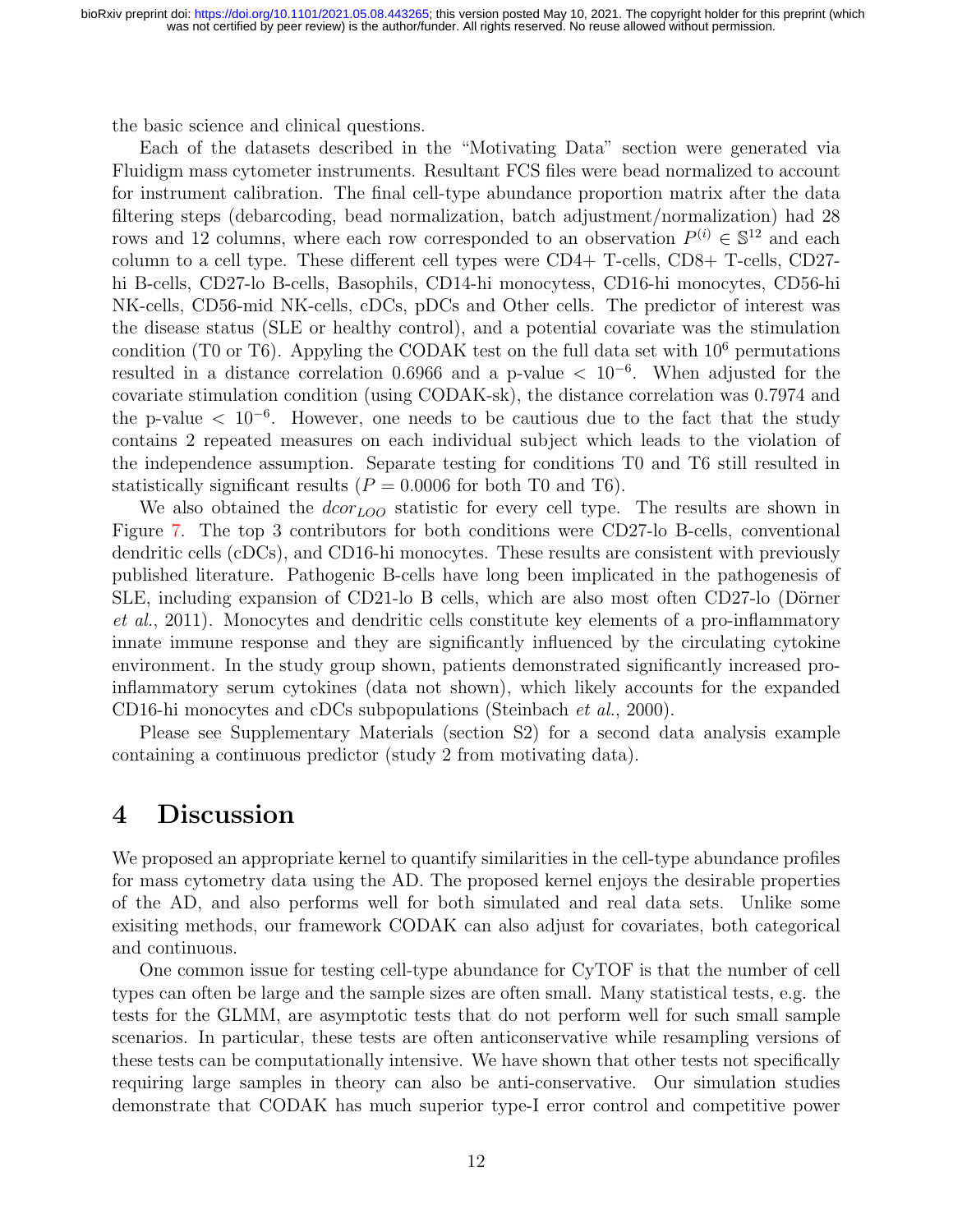when compared to the state of the art methods. CODAK is also nonparametric in nature, and therefore expected to be more robust compared to existing parametric models against model violations such as violation of distributional assumptions. In one example we even show that the CODAK-sk method is somewhat robust against violation of the independence assumption and can be used, with caution, for repeated measures data if the repeated measures are expected to be only mildly correlated.

Another important feature of CODAK is that it tests for the global null hypothesis of association of the predictors with the full compositional profile of the cell types, and therefore does not suffer from the burden of multiple testing. Such gain is most significant when a number of cell types are associated with the predictor variable. Figure [4](#page-18-0) provides an insight into when this approach is most avdantageous compared to univariate testing using GLMM or diffcyt-voom. CODAK is also able to test association for continuous predictors while some other methods (e.g. diffcyt) do not provide an easy way to do so.

In this article, we have shown the ability of kernel machines to have high power for testing for compositional associations with clinical outcomes, which mirrors its success in other settings (e.g., Wu *[et al.](#page-16-2)* [\(2011\)](#page-16-2); [Rudra](#page-15-11) *et al.* [\(2018\)](#page-15-11)). Nevertheless, because the methodology operates at the level of samples and not individual features, one criticism is its interpretability. As suggested in Section 2.3., one can follow up using existing component-level tests and use gatekeeper type methods to adjust for multiple comparisons. We also suggested two kernel based approaches to rank the individual features in order of their contribution to the overall association. Another finding is that the proposed method is powerful when there are small differences in the abundance of several cell types. By contrast, if only a small subset of cell types show a difference, the simulations show that our method loses power. However, in immunological disease processes, most pathology affects multiple immune cell subsets and different downstream functional effects [\(Waugh](#page-15-12) et al., [2019;](#page-15-12) [Galbraith](#page-14-13) et al., [2021\)](#page-14-13). Finally, our methodology cannot handle zero proportions. While there exist techniques from the compositional data literature to handle this (replacing zeros by a small number, for example), they are beyond the scope of the current manuscript.

## 5 Conclusion

We have developed a statistical framework based on kernel distance covariance to test association between compositional profiles of cell type abundance with important predictors for mass cytometry data. Our framework can scale up well for high-dimensions and performs well even in small samples. We also proposed methods for covariate adjustment as well as follow-up methods for finding the top cell types contributing to the association. Using extensive simulation studies, the method has been shown to perform well compared to the existing methods under many scenarios. We also demonstrated the performance of the method in real mass cytometry data sets. The approach has further potential to find application for more complex applications such as immunogenomics for multidimensional predictors. With rising applications of CyTOF, our framework provides an important contribution towards the analysis of high-dimensional cell-type abundance data.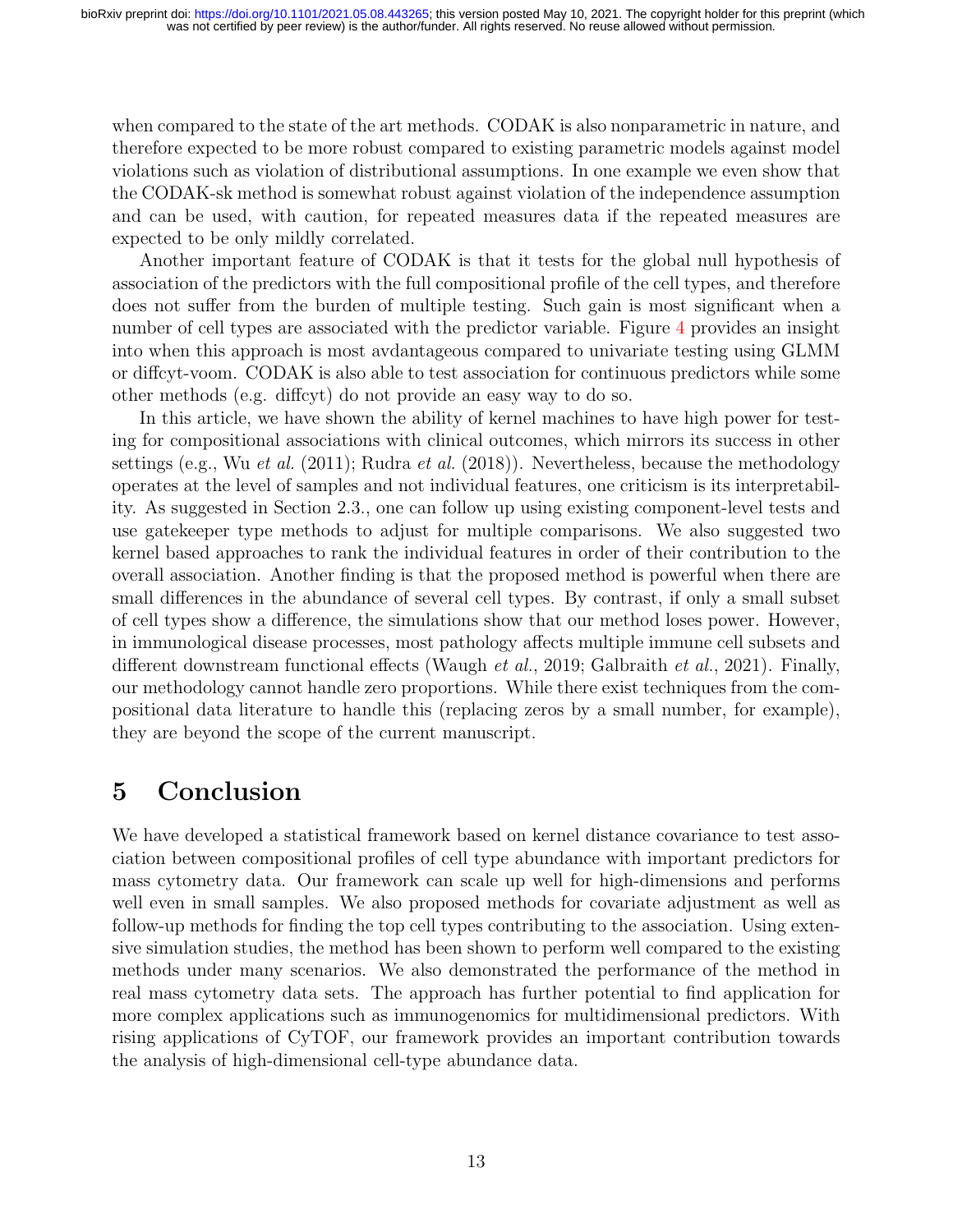## References

- <span id="page-13-1"></span>Aghaeepour, N., Finak, G., Hoos, H., Mosmann, T. R., Brinkman, R., Gottardo, R., and Scheuermann, R. H. (2013). Critical assessment of automated flow cytometry data analysis techniques. Nature methods,  $10(3)$ ,  $228-238$ .
- <span id="page-13-4"></span>Aitchison, J. (1982). The statistical analysis of compositional data. Journal of the Royal Statistical Society: Series B (Methodological), 44(2), 139–160.
- <span id="page-13-9"></span>Aitchison, J., Barceló-Vidal, C., Martín-Fernández, J. A., and Pawlowsky-Glahn, V. (2000). Logratio analysis and compositional distance. *Mathematical Geology*, **32**(3), 271–275.
- <span id="page-13-3"></span>Arvaniti, E. and Claassen, M. (2017). Sensitive detection of rare disease-associated cell subsets via representation learning. Nature communications,  $8(1)$ , 1–10.
- <span id="page-13-0"></span>Bendall, S. C., Simonds, E. F., Qiu, P., El-ad, D. A., Krutzik, P. O., Finck, R., Bruggner, R. V., Melamed, R., Trejo, A., Ornatsky, O. I., et al. (2011). Single-cell mass cytometry of differential immune and drug responses across a human hematopoietic continuum. Science, 332(6030), 687–696.
- <span id="page-13-6"></span>Bolker, B. M., Brooks, M. E., Clark, C. J., Geange, S. W., Poulsen, J. R., Stevens, M. H. H., and White, J.-S. S. (2009). Generalized linear mixed models: a practical guide for ecology and evolution. Trends in ecology  $\mathcal B$  evolution, 24(3), 127–135.
- <span id="page-13-5"></span>Broadaway, K. A., Cutler, D. J., Duncan, R., Moore, J. L., Ware, E. B., Jhun, M. A., Bielak, L. F., Zhao, W., Smith, J. A., Peyser, P. A., et al. (2016). A statistical approach for testing cross-phenotype effects of rare variants. The American Journal of Human Genetics,  $98(3)$ , 525–540.
- <span id="page-13-2"></span>Bruggner, R. V., Bodenmiller, B., Dill, D. L., Tibshirani, R. J., and Nolan, G. P. (2014). Automated identification of stratifying signatures in cellular subpopulations. *Proceedings* of the National Academy of Sciences, 111(26), E2770–E2777.
- <span id="page-13-11"></span>Crow, M. K. (2014). Type i interferon in the pathogenesis of lupus. The Journal of Immunology, **192**(12), 5459–5468.
- <span id="page-13-8"></span>Datta, S. and Nettleton, D. (2014). Statistical analysis of next generation sequencing data. Springer.
- <span id="page-13-12"></span>Dörner, T., Giesecke, C., and Lipsky, P. E. (2011). Mechanisms of b cell autoimmunity in sle. Arthritis research  $\mathcal B$  therapy, 13(5), 1–12.
- <span id="page-13-10"></span>Egozcue, J. J. and Pawlowsky-Glahn, V. (2016). Changing the reference measure in the simplex and its weighting effects. Austrian Journal of Statistics, 45(4), 25–44.
- <span id="page-13-7"></span>Forstmeier, W., Wagenmakers, E.-J., and Parker, T. H. (2017). Detecting and avoiding likely false-positive findings–a practical guide. Biological Reviews, 92(4), 1941–1968.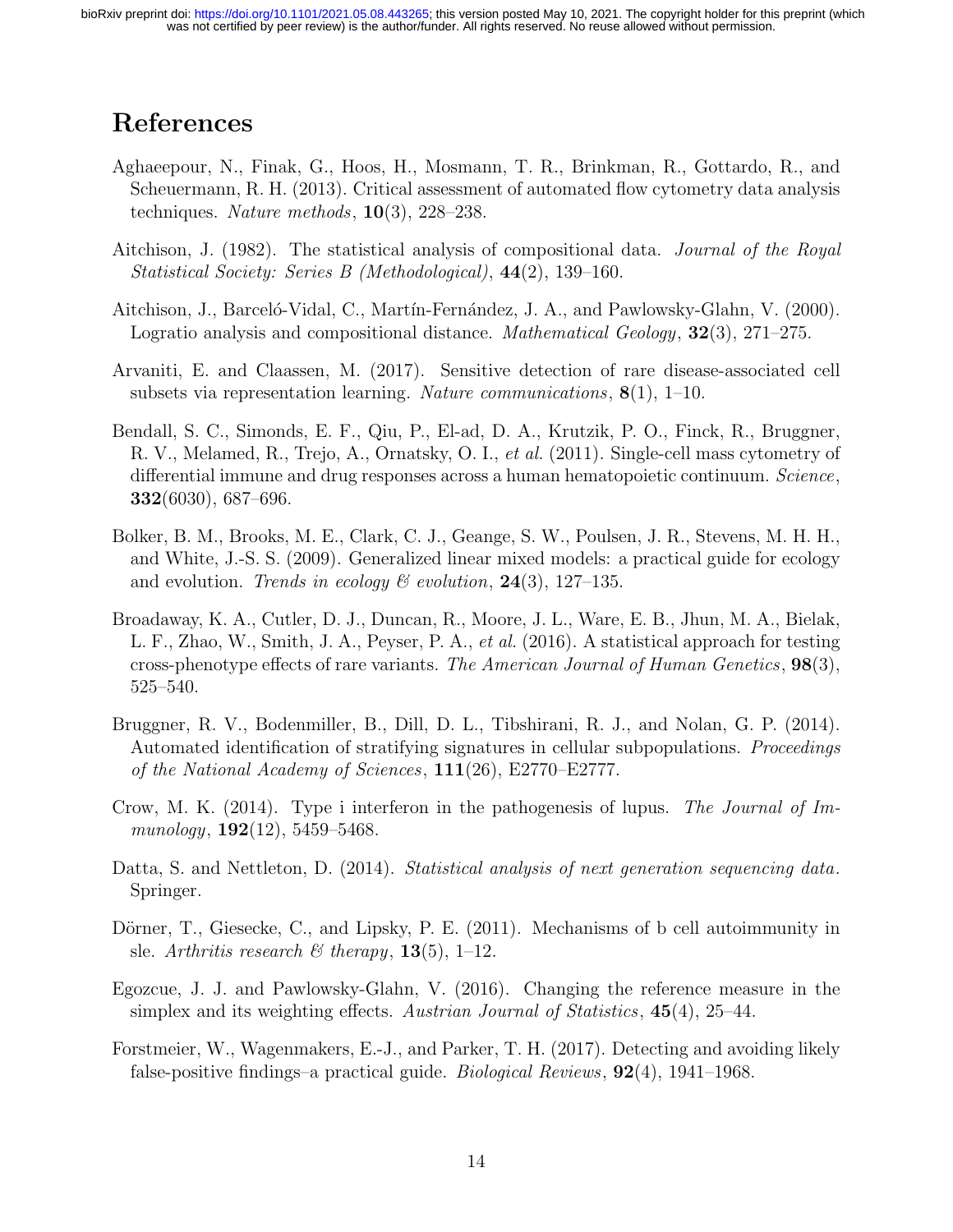- <span id="page-14-13"></span>Galbraith, M. D., Kinning, K. T., Sullivan, K. D., Baxter, R., Araya, P., Jordan, K. R., Russell, S., Smith, K. P., Granrath, R. E., Shaw, J. R., et al. (2021). Seroconversion stages covid19 into distinct pathophysiological states. *Elife*, **10**, e65508.
- <span id="page-14-8"></span>Gretton, A., Fukumizu, K., Teo, C. H., Song, L., Schölkopf, B., Smola, A. J., et al. (2007). A kernel statistical test of independence. In Nips, volume 20, pages 585–592. Citeseer.
- <span id="page-14-6"></span>Hawinkel, S., Mattiello, F., Bijnens, L., and Thas, O. (2019). A broken promise: microbiome differential abundance methods do not control the false discovery rate. Briefings in *bioinformatics*,  $20(1)$ ,  $210-221$ .
- <span id="page-14-7"></span>Hua, W.-Y. and Ghosh, D. (2015). Equivalence of kernel machine regression and kernel distance covariance for multidimensional phenotype association studies. *Biometrics*,  $71(3)$ , 812–820.
- <span id="page-14-5"></span>Law, C. W., Chen, Y., Shi, W., and Smyth, G. K. (2014). voom: Precision weights unlock linear model analysis tools for rna-seq read counts. Genome biology,  $15(2)$ ,  $1-17$ .
- <span id="page-14-0"></span>Lun, A. T., Richard, A. C., and Marioni, J. C. (2017). Testing for differential abundance in mass cytometry data. Nature methods, 14(7), 707.
- <span id="page-14-9"></span>Martín-Fernández, J., Barceló-Vidal, C., Pawlowsky-Glahn, V., Buccianti, A., Nardi, G., and Potenza, R. (1998). Measures of difference for compositional data and hierarchical clustering methods. In Proceedings of IAMG, volume 98, pages 526–531.
- <span id="page-14-12"></span>Nehar-Belaid, D., Hong, S., Marches, R., Chen, G., Bolisetty, M., Baisch, J., Walters, L., Punaro, M., Rossi, R. J., Chung, C.-H., et al. (2020). Mapping systemic lupus erythematosus heterogeneity at the single-cell level. Nature immunology,  $21(9)$ ,  $1094-1106$ .
- <span id="page-14-1"></span>Nowicka, M., Krieg, C., Weber, L. M., Hartmann, F. J., Guglietta, S., Becher, B., Levesque, M. P., and Robinson, M. D. (2017). Cytof workflow: differential discovery in highthroughput high-dimensional cytometry datasets. F1000Research, 6.
- <span id="page-14-2"></span>O'Gorman, W. E., Kong, D. S., Balboni, I. M., Rudra, P., Bolen, C. R., Ghosh, D., Davis, M. M., Nolan, G. P., and Hsieh, E. W.-Y. (2017). Mass cytometry identifies a distinct monocyte cytokine signature shared by clinically heterogeneous pediatric sle patients. Journal of autoimmunity, 81, 74–89.
- <span id="page-14-11"></span>Park, I. M., Seth, S., Rao, M., and Principe, J. C. (2012). Strictly positive-definite spike train kernels for point-process divergences. Neural Computation, 24(8), 2223–2250.
- <span id="page-14-10"></span>Pawlowsky-Glahn, V. and Buccianti, A. (2011). Compositional data analysis: Theory and applications. John Wiley & Sons.
- <span id="page-14-3"></span>Pawlowsky-Glahn, V., Egozcue, J. J., and Tolosana-Delgado, R. (2015). Modeling and analysis of compositional data. John Wiley & Sons.
- <span id="page-14-4"></span>Ritchie, M. E., Phipson, B., Wu, D., Hu, Y., Law, C. W., Shi, W., and Smyth, G. K. (2015). limma powers differential expression analyses for rna-sequencing and microarray studies. Nucleic acids research, 43(7), e47–e47.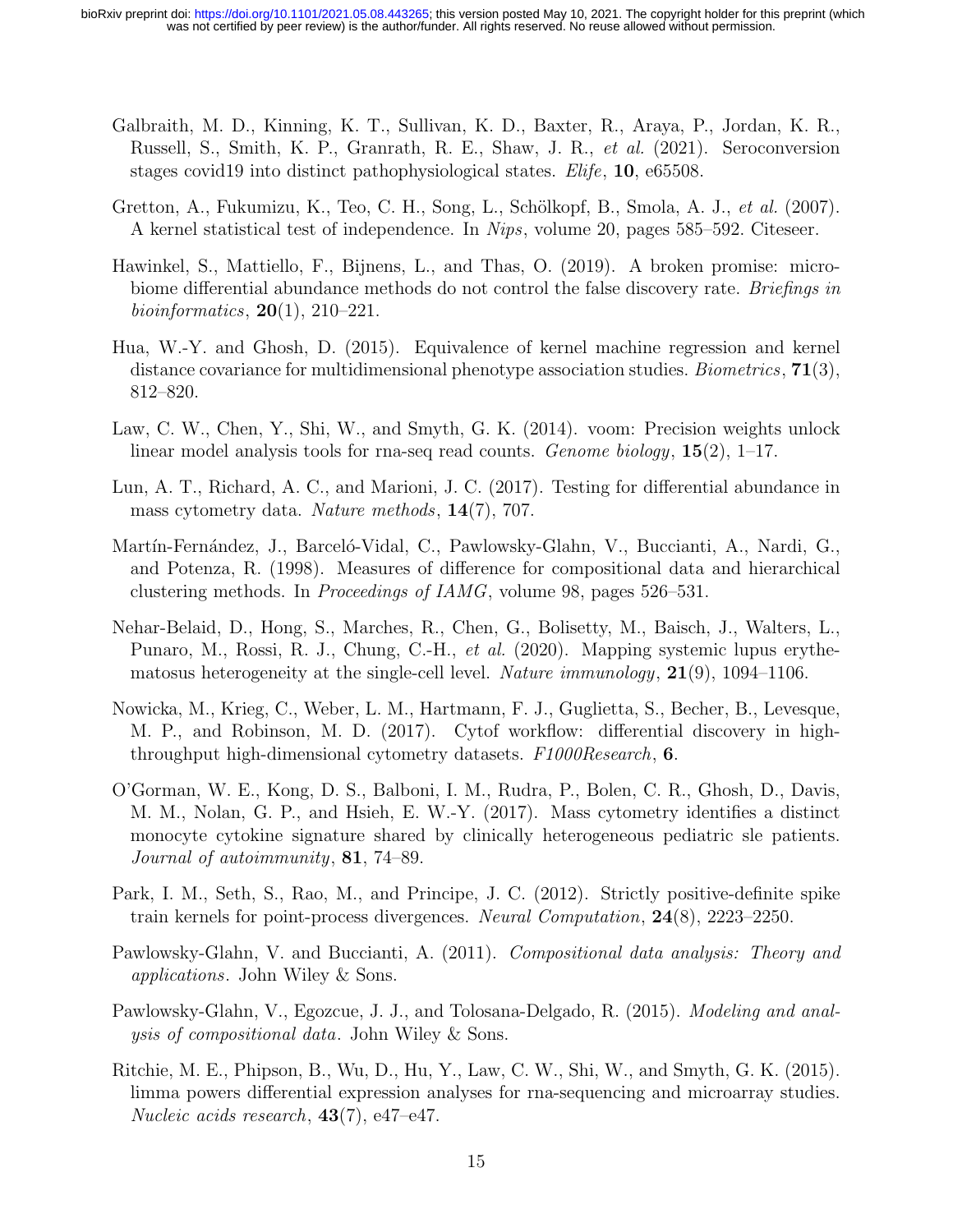- <span id="page-15-1"></span>Robinson, M. D., McCarthy, D. J., and Smyth, G. K. (2010). edger: a bioconductor package for differential expression analysis of digital gene expression data. *Bioinformatics*,  $26(1)$ , 139–140.
- <span id="page-15-3"></span>Rocke, D. M., Ruan, L., Gossett, J. J., Durbin-Johnson, B., and Aviran, S. (2015). Controlling false positive rates in methods for differential gene expression analysis using rna-seq data. BioRxiv, page 018739.
- <span id="page-15-11"></span>Rudra, P., Broadaway, K. A., Ware, E. B., Jhun, M. A., Bielak, L. F., Zhao, W., Smith, J. A., Peyser, P. A., Kardia, S. L., Epstein, M. P., et al. (2018). Testing cross-phenotype effects of rare variants in longitudinal studies of complex traits. Genetic epidemiology,  $42(4)$ , 320–332.
- <span id="page-15-0"></span>Saeys, Y., Van Gassen, S., and Lambrecht, B. N. (2016). Computational flow cytometry: helping to make sense of high-dimensional immunology data. Nature Reviews Immunology,  $16(7)$ , 449–462.
- <span id="page-15-9"></span>Schölkopf, B., Tsuda, K., and Vert, J.-P. (2004). *Kernel methods in computational biology*. MIT press.
- <span id="page-15-7"></span>Sejdinovic, D., Sriperumbudur, B., Gretton, A., and Fukumizu, K. (2013). Equivalence of distance-based and rkhs-based statistics in hypothesis testing. The Annals of Statistics, pages 2263–2291.
- <span id="page-15-8"></span>Shen, C. and Vogelstein, J. T. (2020). The exact equivalence of distance and kernel methods in hypothesis testing. AStA Advances in Statistical Analysis, pages 1–19.
- <span id="page-15-2"></span>Silk, M. J., Harrison, X. A., and Hodgson, D. J. (2020). Perils and pitfalls of mixed-effects regression models in biology. *PeerJ*, 8, e9522.
- <span id="page-15-10"></span>Steinbach, F., Henke, F., Krause, B., Thiele, B., Burmester, G.-R., and Hiepe, F. (2000). Monocytes from systemic lupus erythematous patients are severely altered in phenotype and lineage flexibility. Annals of the rheumatic diseases, 59(4), 283–288.
- <span id="page-15-5"></span>Székely, G. J., Rizzo, M. L., Bakirov, N. K., et al. (2007). Measuring and testing dependence by correlation of distances. The annals of statistics, 35(6), 2769–2794.
- <span id="page-15-6"></span>Székely, G. J., Rizzo, M. L., et al.  $(2009)$ . Brownian distance covariance. The annals of applied statistics,  $3(4)$ , 1236–1265.
- <span id="page-15-4"></span>Vestal, B. E., Moore, C. M., Wynn, E., Saba, L., Fingerlin, T., and Kechris, K. (2020). Mcmseq: Bayesian hierarchical modeling of clustered and repeated measures rna sequencing experiments. *BMC bioinformatics*,  $21(1)$ , 1–20.
- <span id="page-15-12"></span>Waugh, K. A., Araya, P., Pandey, A., Jordan, K. R., Smith, K. P., Granrath, R. E., Khanal, S., Butcher, E. T., Estrada, B. E., Rachubinski, A. L., et al. (2019). Mass cytometry reveals global immune remodeling with multi-lineage hypersensitivity to type i interferon in down syndrome. Cell reports,  $29(7)$ ,  $1893-1908$ .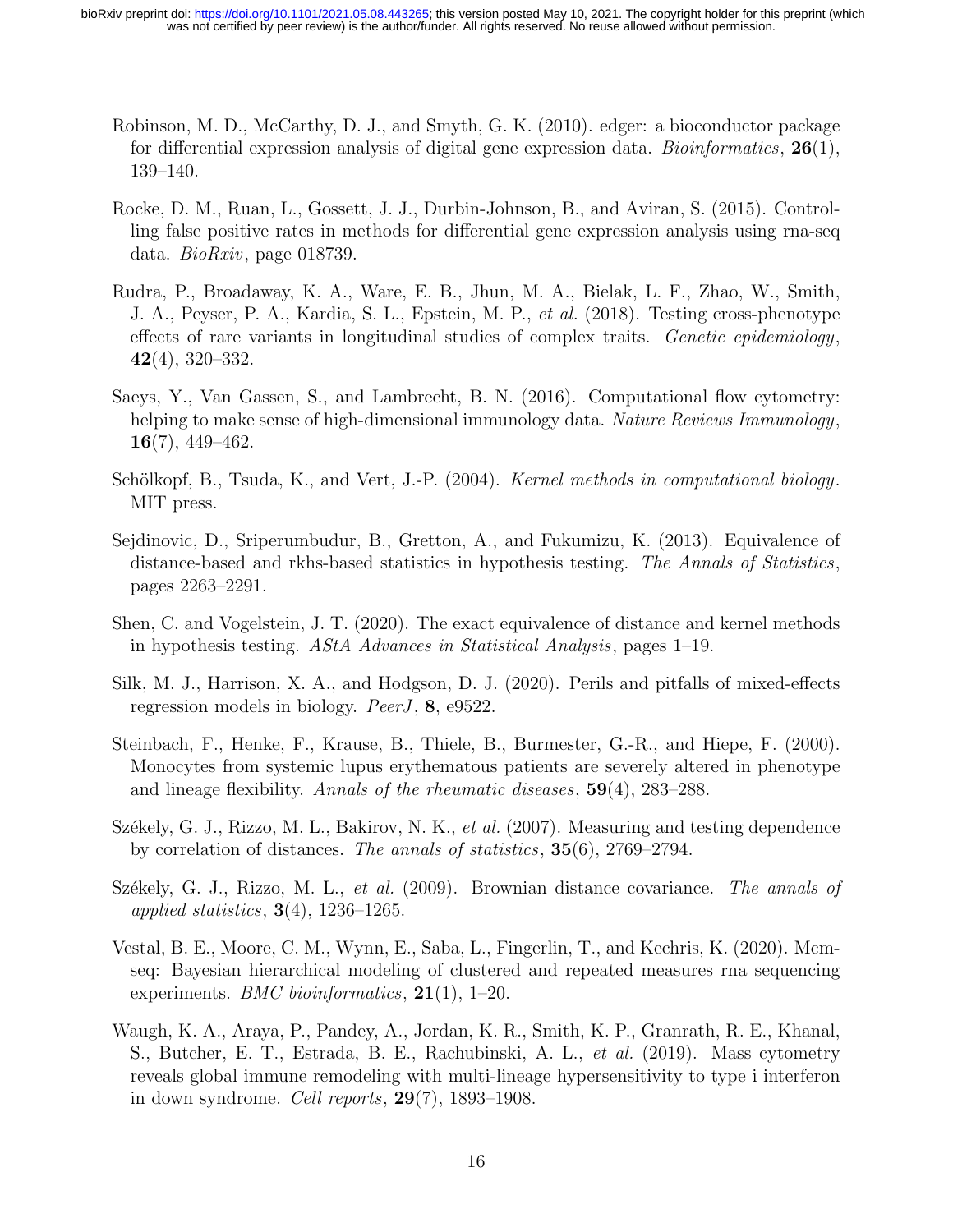- <span id="page-16-0"></span>Weber, L. M. and Robinson, M. D. (2016). Comparison of clustering methods for highdimensional single-cell flow and mass cytometry data. Cytometry Part A,  $89(12)$ , 1084– 1096.
- <span id="page-16-1"></span>Weber, L. M., Nowicka, M., Soneson, C., and Robinson, M. D. (2019). diffcyt: Differential discovery in high-dimensional cytometry via high-resolution clustering. Communications biology,  $2(1)$ , 1–11.
- <span id="page-16-4"></span>Wen, C., Yang, Y., Xiao, Q., Huang, M., Pan, W., and Initiative, A. D. N. (2020). Genomewide association studies of brain imaging data via weighted distance correlation. *Bioin*formatics, **36**(19), 4942–4950.
- <span id="page-16-2"></span>Wu, M. C., Lee, S., Cai, T., Li, Y., Boehnke, M., and Lin, X. (2011). Rare-variant association testing for sequencing data with the sequence kernel association test. The American Journal of Human Genetics, 89(1), 82–93.
- <span id="page-16-3"></span>Zhan, X., Patterson, A. D., and Ghosh, D. (2015). Kernel approaches for differential expression analysis of mass spectrometry-based metabolomics data. BMC bioinformatics,  $16(1), 1-13.$
- <span id="page-16-5"></span>Zharkova, O., Celhar, T., Cravens, P. D., Satterthwaite, A. B., Fairhurst, A.-M., and Davis, L. S. (2017). Pathways leading to an immunological disease: systemic lupus erythematosus.  $Rheumatology, 56(suppl.1), i55-i66.$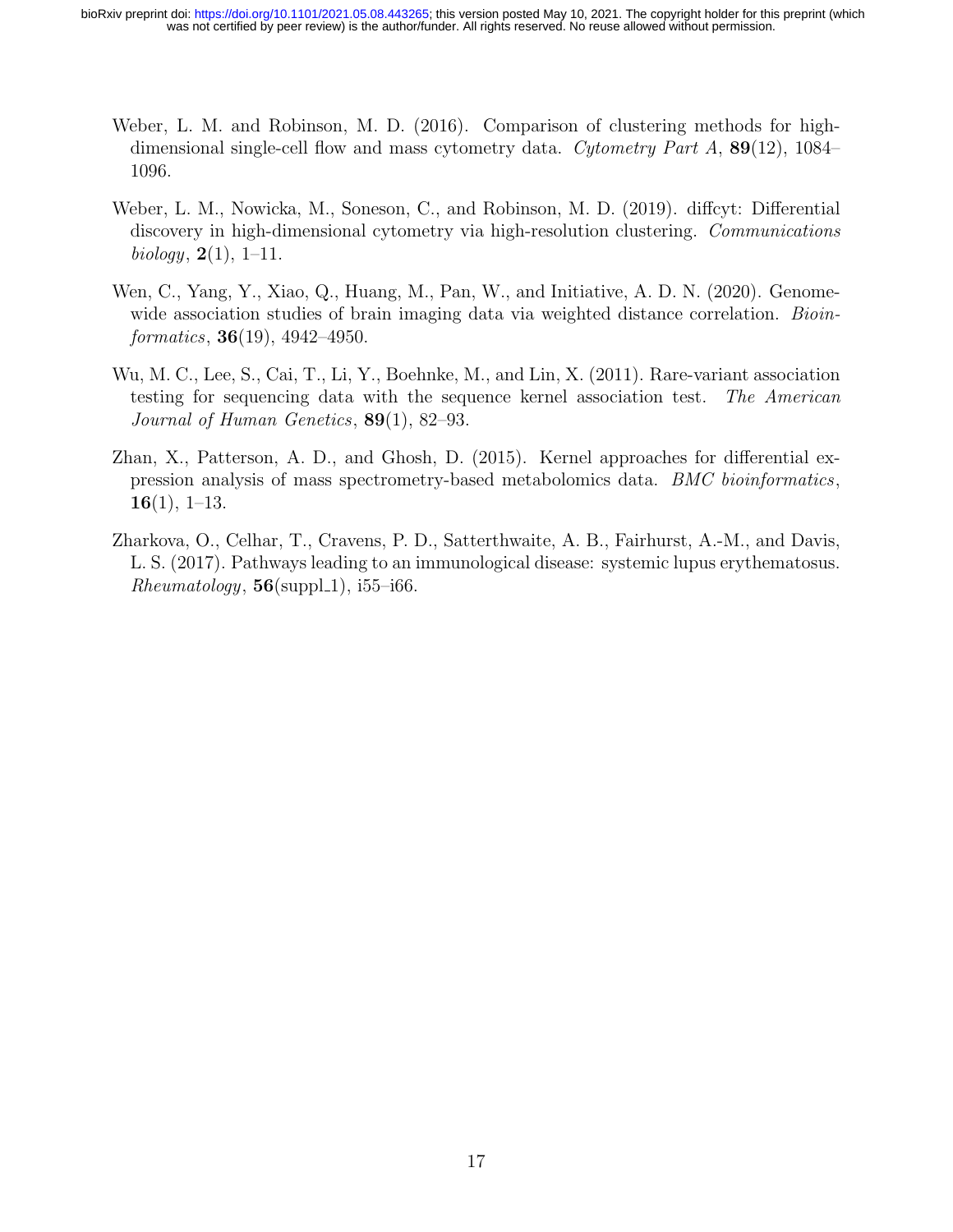<span id="page-17-0"></span>

Figure 1: Hierarchical tree structure of the cell types from the SLE study 2. See Supplementary Materials for a full list of the cell subpopulations. It is of interest to (i) test if the compositional profile of the cell types is associated with the disease groups, i.e. if there is differential abundance of any of the cell types between SLE patients and controls; and (ii) if yes, which cell types contribute the most to the association.

<span id="page-17-1"></span>

Figure 2: Motivation of the KDC approach for the first SLE study: The densities for the kernel similarity measures are plotted when comparing the two disease groups (first panel) and when comparing the two stimulation conditions. The red curve shows the similarity of observations within the same group (conditions) and the blue curve shows the similarity of observations between groups (conditions).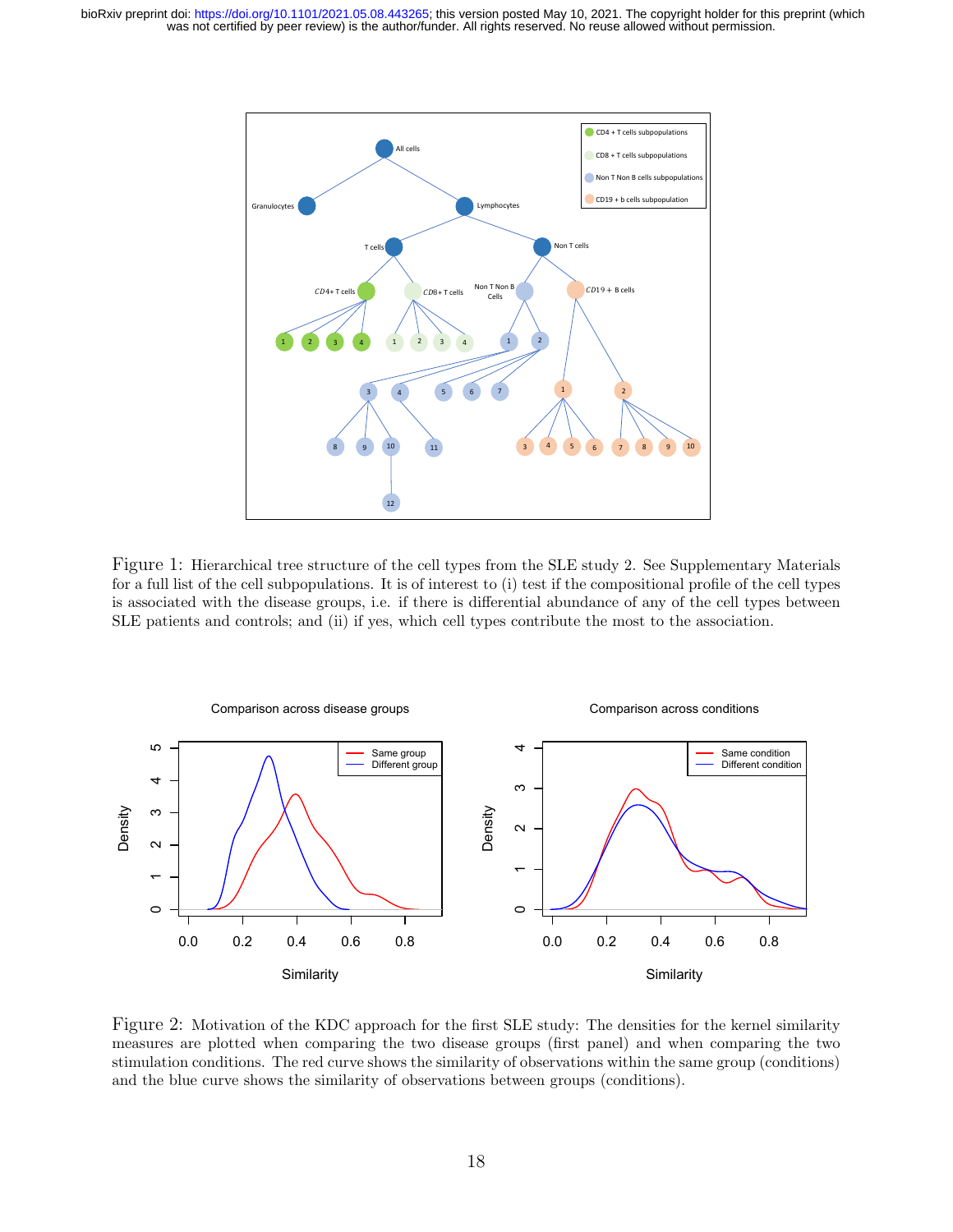<span id="page-18-1"></span>

Figure 3: Comparison of statistical power for binary predictor. The black dashed line in the first plot shows the nominal level  $\alpha$  and the grey dashed line shows two times  $\alpha$ . Only the methods with reasonable control of type-I error are shown in the other 3 plots. The power for the LRT-permutation is shown for one choice of  $\alpha$  due to the high computation time.

<span id="page-18-0"></span>

Figure 4: Comparison of CODAK with GLMM and diffcyt-voom for various effect sizes. For every simulation scenario, the true Aitchison distance (AD) and true maximum log odds ratio are plotted. The colors represent the method with a higher statistical power for that scenario. It is evident that CODAK favors higher AD while the other methods favors strong effects for individual components. Scenarios  $AD > 1$  or  $|\log(QR)| > 0.5$  are not shown since all methods had perfect power in such cases.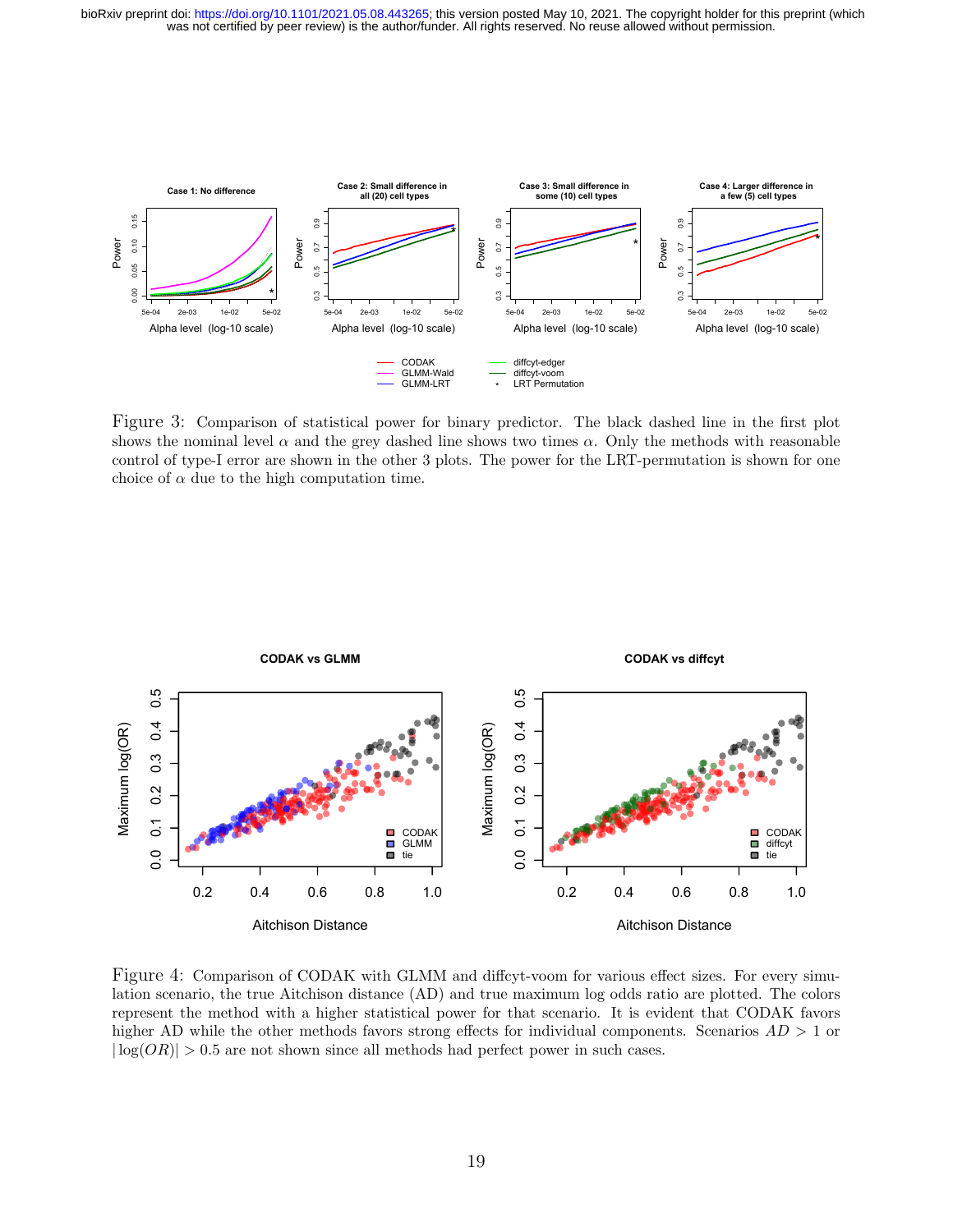<span id="page-19-0"></span>

Figure 5: Comparison of statistical power for binary predictor adjusting for a binary covariate. The black dashed line in the first plot shows the nominal level  $\alpha$  and the grey dashed line shows two times  $\alpha$ . Only the methods with reasonable control of type-I error are shown in the other 3 plots.

<span id="page-19-1"></span>

Figure 6: Comparison of statistical power for binary predictor adjusting for a binary covariate with repeated measures. The black dashed line in the first plot shows the nominal level  $\alpha$  and the grey dashed line shows two times  $\alpha$ . Only the methods with reasonable control of type-I error are shown in the other 3 plots.